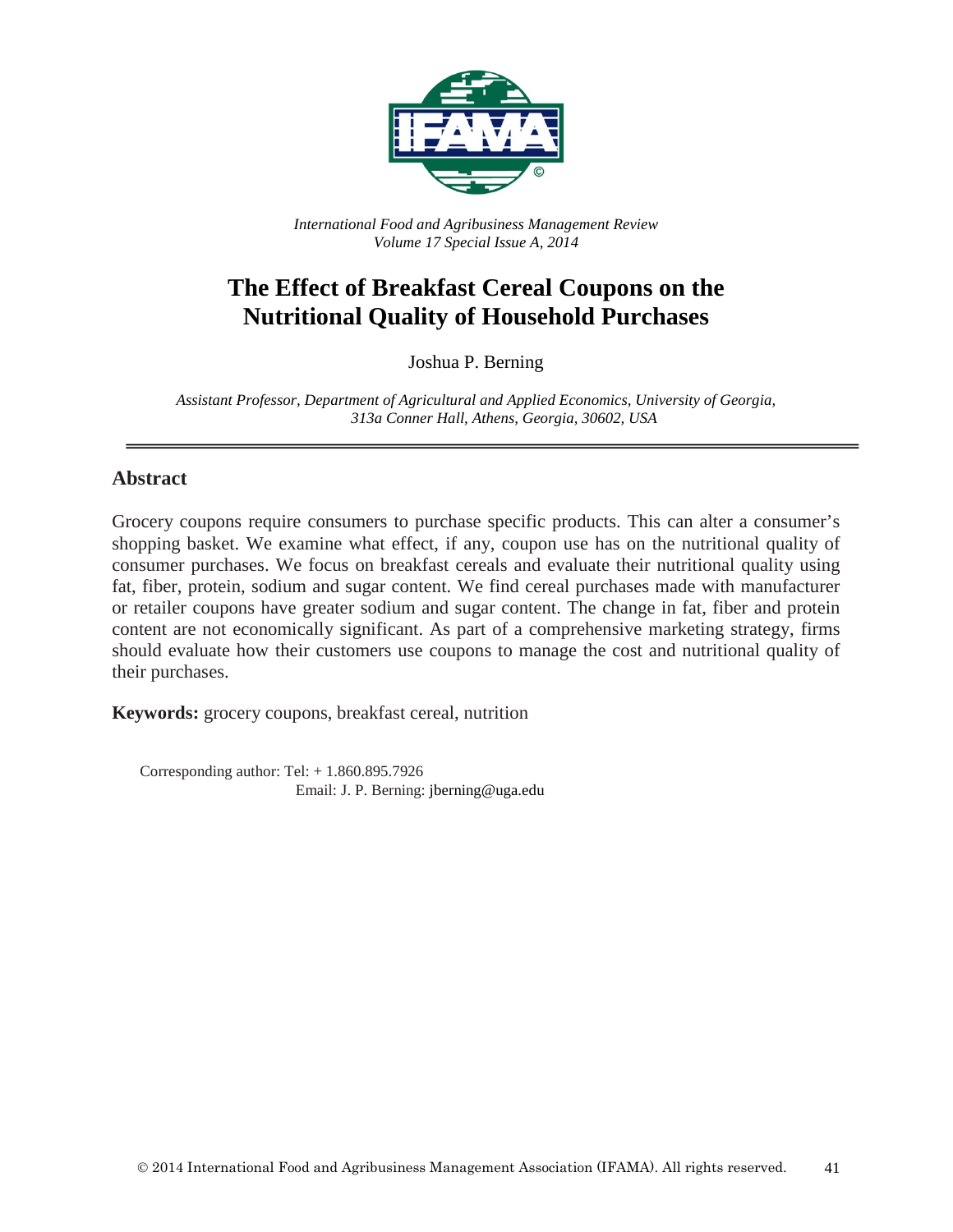## **Introduction**

Given the vast number of products available at grocery stores, it is essential that food manufacturers and retail grocery store chains advertise to retain and attract new customers. For this purpose, Coca-Cola began promoting their product in 1887 with the first known coupons (Geuss 2010). Other food manufacturers followed suit and soon customer coupon use became prolific in the early part of the  $20<sup>th</sup>$  century, especially during the Great Depression when consumers needed support to survive.

In the late 1990's, coupon use was in decline; however, during the latest economic recession, there was a dramatic increase in their use. In 2006, 2.6 billion coupons were redeemed, reversing a 15-year downward trend (CNN 2008). Their use peaked in 2011 and fell slightly to 2.9 billion coupons redeemed in 2012 (NCH Marketing Services 2013). For a time, coupons were primarily seen in Sunday newspaper ads. Now they are offered via multiple sources including daily papers, direct mail, mobile applications, online websites and directly at retail locations.

Coupons can encourage consumers to purchase items they would not given their budget and preferences. As such, coupons may motivate consumers to purchase more or less healthful products relative to their typical purchases and, knowingly or unknowingly, alter the nutritional content of their diet. Consumers may purchase cereals with better taste profiles, which often have higher levels of sugar or sodium. At the same time, coupons could also allow households to buy cereals with healthier nutritional content. Consequently, there are relevant health considerations pertaining to the tradeoff between price, taste and nutrition.

In addition, coupons play an important role as part of a comprehensive marketing strategy for firms. The interplay between price, taste and nutrition can influence the way firms choose to utilize coupons. Further, differences are likely to be present when comparing coupons provided by manufacturers with those offered by retailers. To date, there has been no research investigating how coupon-induced purchases impact the nutritional content of household purchases.

In this article, we examine the effect of retail and manufacturer coupons on the nutritional content of breakfast cereal purchases made by households, where nutritional content is measured in terms of fat, fiber, protein, sodium and sugar. We focus on breakfast cereals for several reasons. For one, breakfast cereal is regularly consumed in the US and is a popular choice for breakfast among children and adults. Further, breakfast cereal can be an important contributor to mental and physical health (Smith 1999). Finally, breakfast cereal is primarily purchased at retail stores for at home consumption so we can account for the entire basket of breakfast cereal purchases for most households.

For our analysis, we use AC Nielsen household-level purchase data for the greater New York area from 2006-2008, which includes household demographic information and daily household retail purchases of breakfast cereals. This data also identifies whether a coupon was used during purchase, the type of coupon used (retail vs. manufacturer) and the value of the coupon. Using this data, there are several estimation issues that we have to address.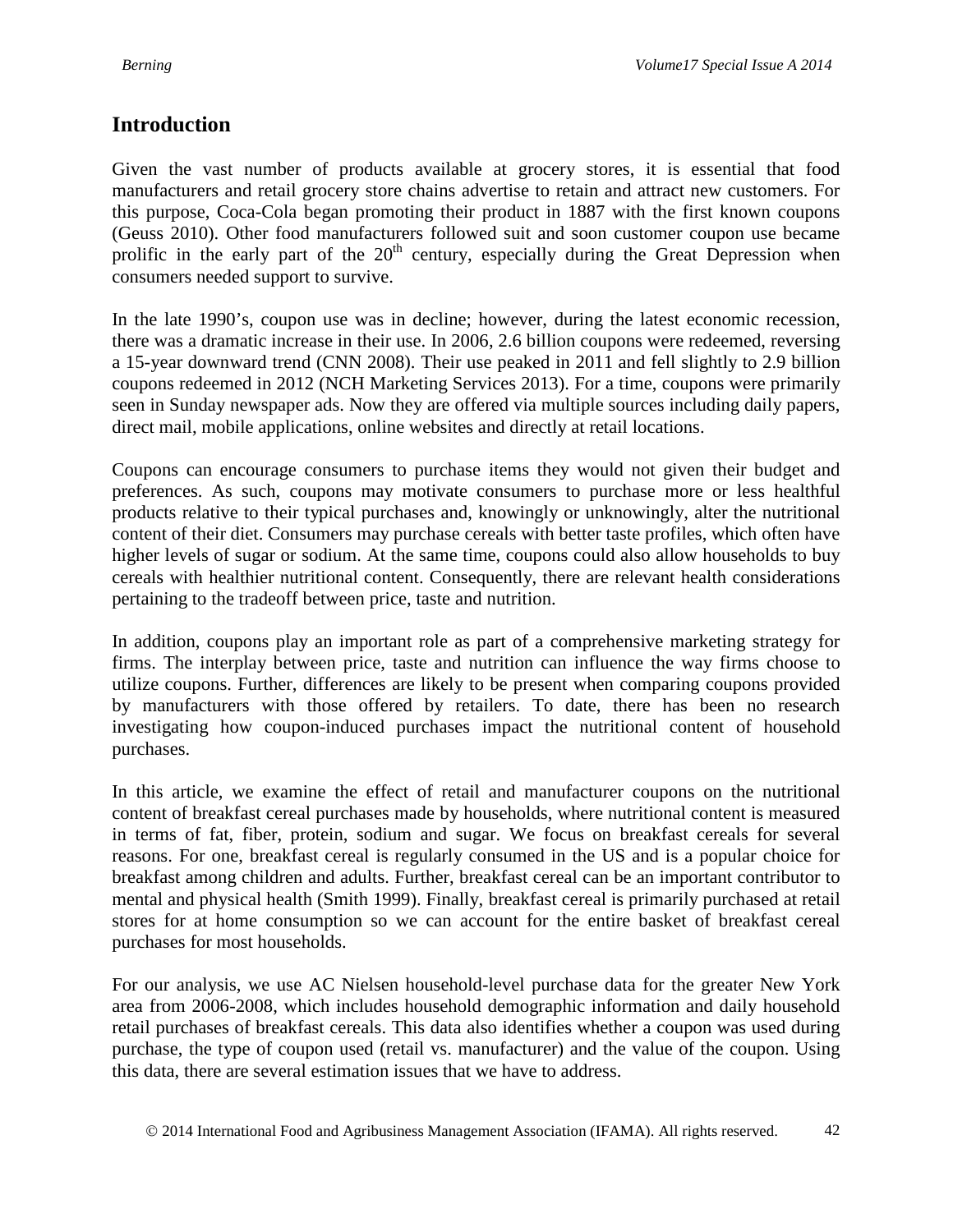First, unobserved household and market characteristics may effect a household's decision to use coupons and their cereal purchases. As such, the decision to use coupons is endogenous to the household purchase decision. Failing to account for unobserved characteristics would bias estimates of the effect of coupons on purchases. In addition, the effect of coupons on household purchasing behavior is likely to vary across households. Again, such heterogeneity can lead to biased estimates of the effect of coupons.

Another issue is that both household coupon use and cereal purchases are infrequent, resulting in numerous zeros in the data even after aggregating to the monthly level. This could represent infrequent use of coupons and cereal purchases or true corner solutions. In either case, we must control for censored observations for both coupons and cereal purchases.

To address these issues we estimate a two-step model similar to those proposed by Vella (1993) and Vella and Verbeek (1999). In the first stage, we estimate household coupon use using a cross-sectional Tobit model in each period to control for censored coupon use. As coupons come from both manufacturers and retailers, we do this for both types of coupons. From both of these Tobit models, we then calculate the generalized residuals in each period. In the second stage, we estimate the nutritional content of household cereal purchases as a function of coupon use using a random-effects Tobit model to control for censored purchase data. We include the generalized residuals from the first stage to control for endogenous coupon use. In addition, we include the interaction of the generalized residuals and the coupon variables to account for heterogeneous benefits of coupons.

Our results show that coupon use has a significant impact on the nutritional content of breakfast cereals purchased by households. Specifically, we find that cereal purchases made with coupons have higher average sodium and sugar content than purchases made without coupons. The average fat, fiber and protein content are also higher, but the difference is economically insignificant. In addition, we find that manufacturer coupons have a higher marginal impact than retailer coupons. Finally, our results reveal that coupon use is endogenous and has heterogeneous effects on household purchases, indicating that our two-step approach improves estimation by reducing bias.

In our study, it appears that consumers are choosing to redeem manufacturer and retailer coupons for products that are significantly higher in fat, fiber, protein, sodium and sugar. The increases in sodium and sugar are particularly large, which is a concern given their impact on consumer health. It is relevant to note that this is an empirical finding which may not generalize to all other markets. Given the prolific use of coupons by households, however, firms should evaluate how their customers use coupons to manage the cost and nutritional content of their purchases. This can be an important part of a comprehensive marketing strategy to promote products with better nutritional content (Chandon and Wansink 2012).

#### **Motivation**

Coupons play an important role in food marketing as they have a dual effect on consumers (Ward and Davis 1978). First, coupons inform and remind consumers about a product, thereby having an advertising effect. Further, coupons offer a price discount as well. Several authors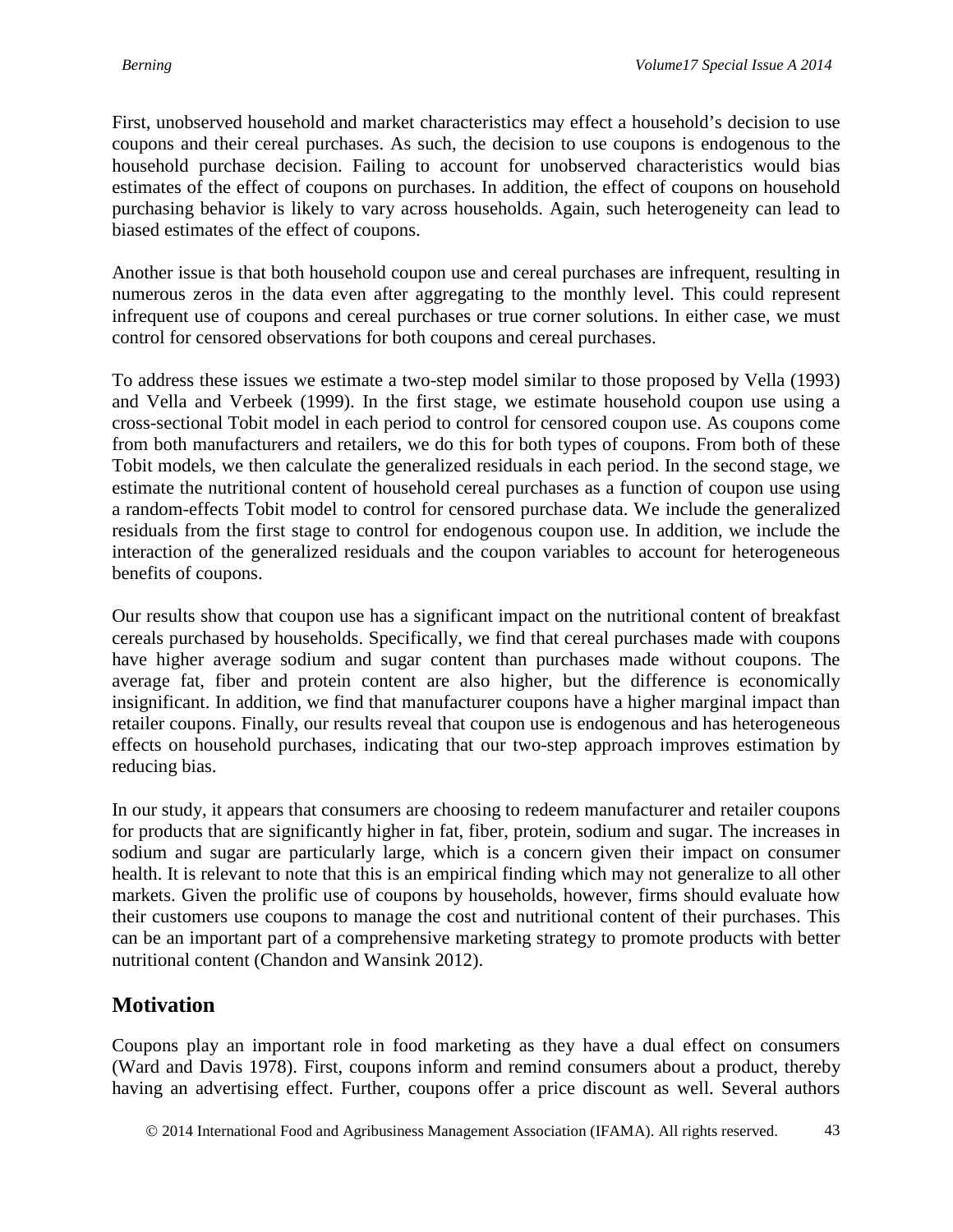show that coupons have a positive impact on purchases for numerous food products. Ward and Davis (1978) and Lee and Brown (1985) find that even after accounting for consumer habit persistence, coupons have a positive impact on orange juice purchases. Dong and Kaiser (2005) find coupons impact US cheese purchases and that coupon use varies across ethnic groups. Dong and Leibtag (2010) find with fruit and vegetable purchases that price discounts using coupons have more of an effect than just price discounts, providing support for the dual effect of coupons. Finally, several authors find that coupons can lead to brand-switching as well (Gupta 1988; Neslin et al. 1985; Bawa and Shoemaker 1987).

Hawkes (2009) reviews the effect of sales promotions on food consumption patterns and finds that they tend to encourage consumers to eat more. Looking just at price discounts, however, Mhurchu et al. (2010) find they have no impact on nutrients that households purchase. To our knowledge, however, nobody has explicitly examined how coupons affect the nutritional content of purchases. If coupons affect consumer choices, an important health policy question is whether coupons contribute to a more or less healthful diet. In general, it is assumed that lower prices or excessive advertising for unhealthful foods leads to greater consumption, thereby reducing diet quality. The expected effect of coupons on diet is not as intuitively clear.

Consider that a household buys a basket of consumable goods identified by the vector  $x_j$ , with *j*  $= 1$  to *m*. Given price vector (*p*) and income (*w*), the household will have preferences relative to some other basket of goods such that  $x_j(p_j, w) \cdot p_j \ge x_k(p_k, w) \cdot p_k$  where  $k = 1$  to *n* and at least one element of  $x_j$  is different from  $x_k$ . Next, assume that coupons are introduced, given by vector c, which affect price vectors  $p_j$  and  $p_k$  such that the preference ordering changes:  $x_j(p_j(c), w) \cdot p_j \leq x_k(p_k(c), w) \cdot p_k$ . This is not an unusual phenomenon as individuals often alter their purchases because of coupons.

Even one coupon can motivate a household to change multiple items in its basket of goods. Milkman and Beshears (2009) refer to this as a windfall effect. Specifically, they find that households who receive a coupon of value \$  $c$  spend  $c + \varepsilon$  on their total basket of goods where  $\varepsilon > 0$ . As such, in this study we consider how a household's entire basket of breakfast cereals changes given the use of at least one breakfast cereal coupon.

Of specific interest in this article is what happens to the nutritional content of household purchases after a coupon is introduced. Nutritional content can be measured in many dimensions, which we naively define using *n*, which is a vector with elements corresponding to each element in *x*. The household then purchases the aggregate nutritional content  $n'x$ . There are two important points to consider. First, there are different baskets of goods that provide similar nutritional content. In addition, household preferences are not necessarily inclusive of nutritional content. That is, households may not consider the nutritional content of the purchases they make.

After introducing coupons, we may observe several outcomes. It may be that  $n_j' x_j = n_k' x_k$  so that there is no change in the nutritional content of household purchases when switching from  $x_i$  to  $x_k$ . In fact, a coupon could motivate a household to just purchase more of their usual basket of goods at a lower price. In this case, the household is better off and we would not observe any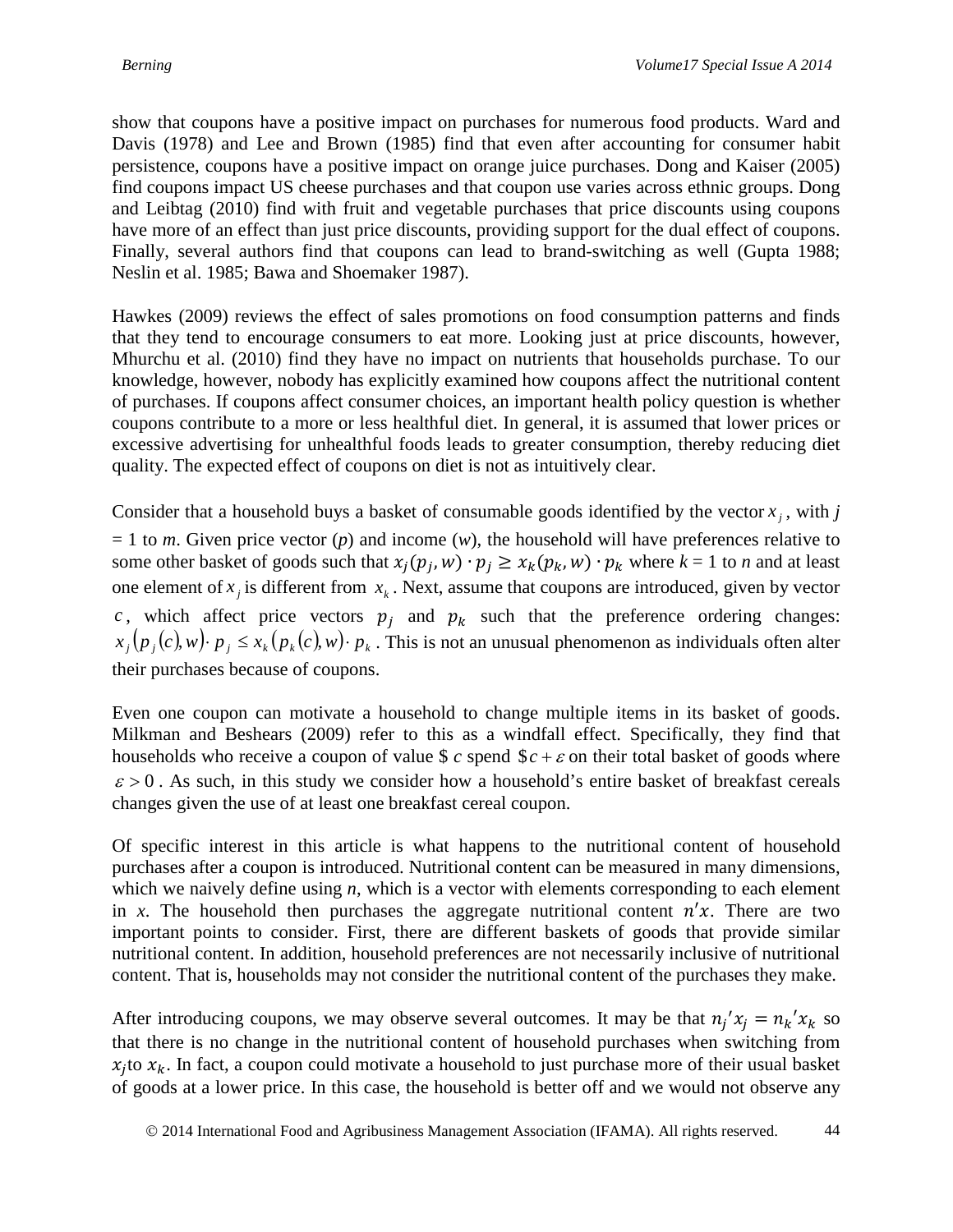change in the nutritional content received by the household. Alternatively, we may find that  $n_j'x_j > n_k'x_k$  (or  $n_j'x_j < n_k'x_k$ ) so that the nutritional content received from the basket of goods has changed. A change in nutritional content could be more or less healthful depending on the elements of *n.*

A priori, it is not clear how coupons will affect the nutritional content of a household's purchases. If a household is price sensitive, they may be willing to tradeoff better nutritional content for a price discount<sup>[1](#page-4-0)</sup>. For example, a household may purchase a cereal that they know has worse nutritional content if it is cheaper. Alternatively, a coupon may allow a household to purchase a cereal with *better* nutritional content for a lower price. On the other hand, a household may not be concerned with nutritional content and seek only "better" taste, which is often a result of greater amounts of sodium or sugar. A coupon, therefore, may allow a household to purchase a better tasting cereal, with worse nutritional content, for a lower price. Given the different possible ways that coupons can affect a consumer's basket of good, the ultimate change in nutritional content is an empirical question.

#### *Breakfast Cereal Nutrition*

Breakfast cereals are regularly consumed in the US and a popular choice for breakfast among children and adults making them a relevant product to study. There is controversy regarding their overall nutritional benefit. After controlling for demographics and lifestyle differences, Smith (1999) found that those who consumed breakfast cereal every day reported better mental and physical health than those who consumed it infrequently. Additionally, cereal encourages complementary consumption of milk, which itself has important health benefits. Some research suggests that even sugar-sweetened cereals are beneficial to healthful diets as they provide important shortfall micronutrients that are often lacking in typical diets (Nicklas, O'Neil, and Myers [2](#page-4-1)004; Morgan, Zabik and Leveille 1981; Frary, Johnson and Wang  $2004$ <sup>2</sup>.

At the same time, there is concern regarding the nutritional content of breakfast cereals, particularly for children. Harris et al. (2010) find that offering children high-sugar cereals leads to them consuming more total grams of cereal and more grams of sugar in their diet than children offered low-sugar cereal. As such, the nutritional profile of cereals that are consumed by children may have a greater impact on their total diet. Further, they note that the majority of children's cereals fail to meet national nutrition standards and suggest that recommendations of ready-to-eat breakfast cereals should consider their full nutrient profiles.

The purpose of this research is not to evaluate the nutritional content of breakfast cereals in general, as this is not our area of expertise, but to evaluate changes in the nutritional content of household purchases. Previous papers have examined breakfast cereal purchases using composite nutrition scores (Binkley and Golub 2011; Schwartz et al. 2010). This approach relies on

<span id="page-4-0"></span> $<sup>1</sup>$  In this context, we consider better and worse nutritional content in an abstract sense. Better nutritional content</sup> could mean that a cereal contains more fiber or protein and/or less fat, sodium or sugar. Worse nutritional content would be the opposite. Clearly there could be combinations of these nutrients as well. We discuss how we evaluate each nutrient more in the next section.

<span id="page-4-1"></span> $2$  Importantly, cereal manufacturers funded several of these studies.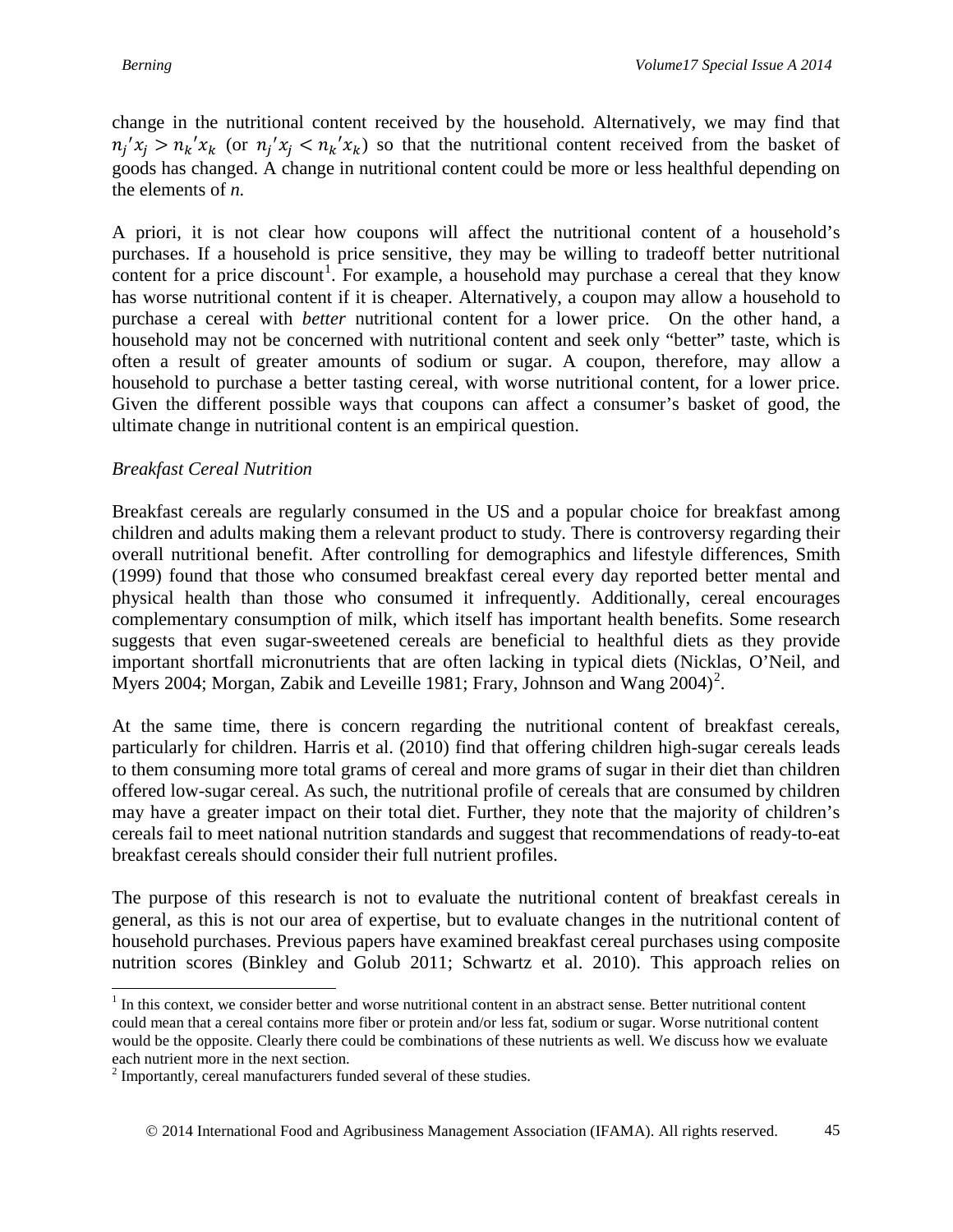systematically weighting various macro and micronutrients. While composite nutrition scores can be useful, they mask perceptible changes in specific nutrients of interest. With a composite score, a decrease in sugar could be compensated for with an increase in sodium. Consequently, we might not detect any impact of coupons on the nutritional content of cereal purchases using a composite score. Similarly, even if we did detect a change in a composite nutritional score, we would not necessarily be able to identify which nutrient, if any, was driving the change. We choose instead to focus separately on five main macronutrients provided in breakfast cereal: fat, fiber, protein, sodium and sugar<sup>[3](#page-5-0)</sup>. By doing so, we are able to specifically identify how the nutritional content of purchases is changing.

We focus on these five macronutrients for several reasons. For one, these nutrients are clearly identified on nutrition facts panels and thus common information for all consumers. Further, the nutritional content of cereals varies across product category (i.e. children's cereals, adult cereals, etc.) as does the marketing of these cereals. Schwartz et al. (2008) state that cereals marketed to children contain more calories, sugar, and sodium and less fiber and protein per gram than nonchildren's cereals. Berning, Huang and Rabinowitz (2013) show that cereals advertised to adults tend to have higher levels of sodium and protein, whereas cereals advertised to children have larger amounts of fat and sugar per serving.

Even General Mills identified a "sweetness threshold" which determines cereals they market to children, stating that: "right around nine grams of sugar per serving, you're at the breaking point where the sugar level is so low that the sweetness is not enough for a kid to eat it on day two after trying it on day one" (Jargon 2011). Given the noted relationship of cereal advertising and nutritional content, it seems relevant to also examine the relationship of nutritional content and coupons.

There are also important nutritional considerations regarding these specific nutrients. Dietary fiber and protein are well-studied in the nutrition literature and are shown to provide important health benefits (Marlett 2002; Noakes et al. 2005). In addition, there is growing concern regarding the health effects of excessive sugar and sodium consumption (Johnson et al. 2009; Sacks et al. 2001), which are often abundant in breakfast cereals. As such, these five nutrients provide a relevant description of the nutritional content of household cereal purchases.

It could also be useful to examine the impact of coupon usage on the purchase of specific micronutrients. We choose not to pursue this for two reasons. First, a large majority of breakfast cereals in the US are fortified with vitamins (Harris et al. 2009). As such, it is not clear if there is sufficient variation in micronutrient content. In addition, the data used in this study does not provide complete information regarding micronutrient content. We next discuss the data in more detail.

<span id="page-5-0"></span><sup>&</sup>lt;sup>3</sup> Binkley and Golub utilize a scoring mechanism that aggregates fat, fiber, protein, sodium and sugar. We examine the same nutrients separately.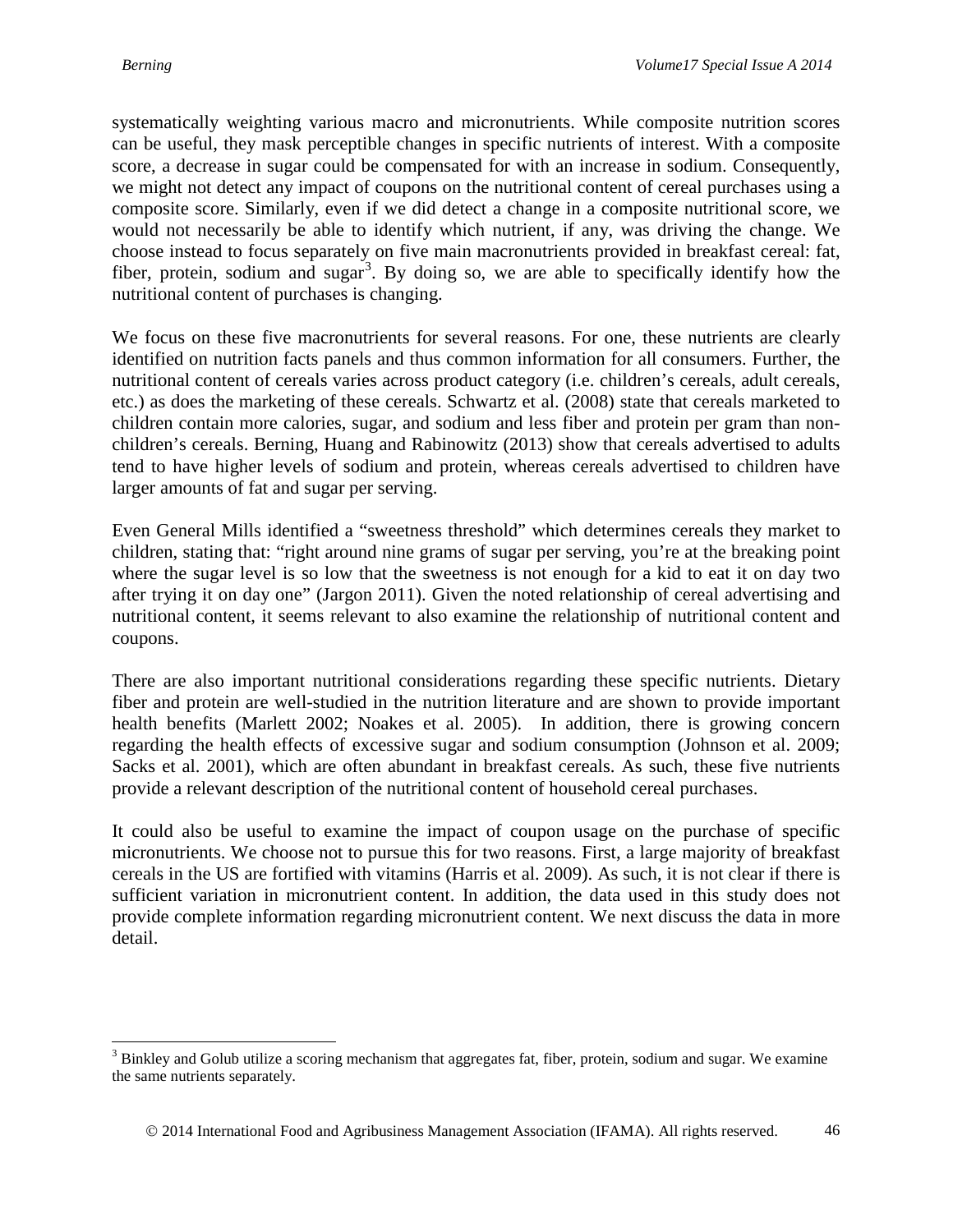## **Data**

In this article, we use household level AC Nielsen data, which includes daily household retail grocery purchases made by households in the greater New York City Designated Marketing Area (DMA) from 2006-2008. For our analysis, we examine households that made breakfast cereal purchases during this time. Households will occasionally leave or enter a geographic region or stop participating with Nielsen altogether. The subtraction or addition of households to the data set shows up each calendar year, rather than at shorter intervals. For each year of data, we include households that make at least one breakfast cereal purchase for the given year. As an example, a household may be included in 2006 and 2007 but excluded in 2008 because they no longer make breakfast cereal purchases in the New York DMA. As such, the panel data set is unbalanced. Breakfast cereal is generally purchased at retail outlets such as grocery stores<sup>[4](#page-6-0)</sup>. Although breakfast cereal purchased at a restaurant is not captured in this data set, we are relatively confident that we observe all of the breakfast cereal purchases for most households.

Our total data set includes 1,442 households that on average make purchases in 19.3 of the total 36 months (Table 1). The average household age (56) reflects the oldest household head, either female or male. The average household has less than one child and teenager. The majority of

| <b>Table 1.</b> Data Builling y Blatistics |             |                |                          |            |
|--------------------------------------------|-------------|----------------|--------------------------|------------|
| <b>Variable</b>                            | <b>Mean</b> | <b>St. Dev</b> | Min                      | <b>Max</b> |
| Total Households (count)                   | 1,442       |                |                          |            |
| Observations per HH                        | 19.3        | 9.97           | $\mathbf{0}$             | 36         |
| Age                                        | 56.7        | 12.4           | 26                       | 94.0       |
| Children                                   | 0.22        | 0.6            | $\overline{0}$           | 5.7        |
| <b>Teens</b>                               | 0.21        | 0.5            | $\overline{0}$           | 3.3        |
| Renting                                    | 69%         |                |                          |            |
| Not employed                               | 26%         |                |                          |            |
| Not married                                | 28%         |                |                          |            |
| Household Income                           |             |                |                          |            |
| Group                                      | Percentage  |                | Group                    | Percentage |
| <b>Under \$5,000</b>                       | 1.0%        |                | \$30,000-\$34,999        | 5.7%       |
| \$5,000-\$7,999                            | 0.6%        |                | \$35,000-\$39,999        | 4.8%       |
| \$8,000-\$9,999                            | 0.7%        |                | \$40,000-\$44,999        | 5.4%       |
| \$10,000-\$11,999                          | 1.4%        |                | \$45,000-\$49,999        | 5.7%       |
| \$12,000-\$14,999                          | 1.7%        |                | \$50,000-\$59,999        | 9.4%       |
| \$15,000-\$19,999                          | 2.9%        |                | \$60,000-\$69,999        | 9.3%       |
| \$20,000-\$24,999                          | 3.5%        |                | \$70,000-\$99,999        | 20.9%      |
| \$25,000-\$29,999                          | 4.5%        |                | \$100,000 & Over         | 22.5%      |
| <b>Highest Education Level</b>             |             |                |                          |            |
| Grade School                               | 0.3%        |                | Some College             | 27.8%      |
| Some High School                           | 0.8%        |                | <b>Graduated College</b> | 33.4%      |
| <b>Graduated High School</b>               | 16.04%      |                | Post College Grad        | 21.6%      |

**Table 1**. Data Summary Statistics

<span id="page-6-0"></span><sup>&</sup>lt;sup>4</sup> Alternatively, with products such as carbonated soft drinks or salty snacks, households make purchases at restaurants and vending machines. Such purchases do not show up in these data sets.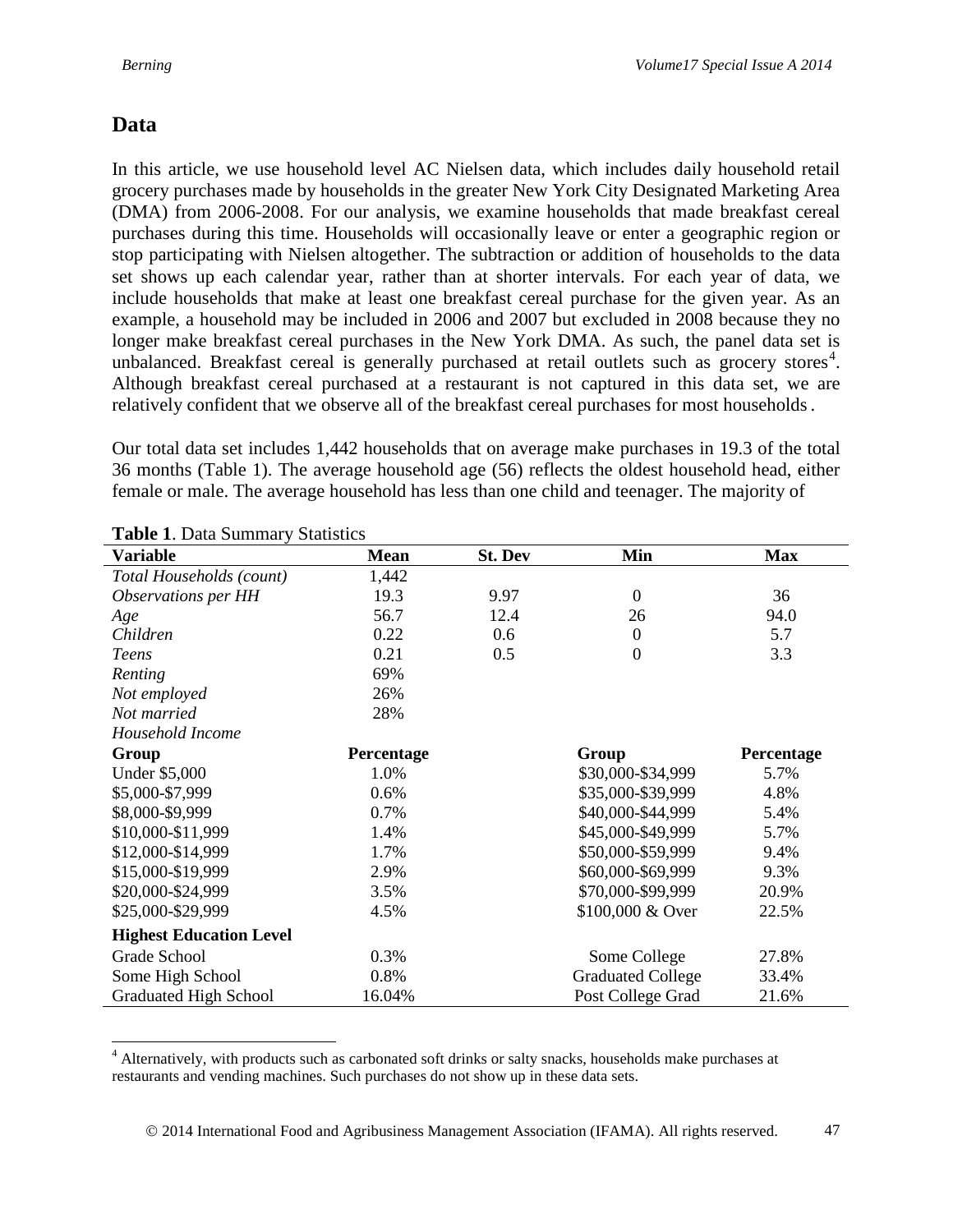households (69 percent) are renting their homes. About 26 percent of households are currently not employed, which primarily reflects retired households, but also includes a small percentage that report themselves as underemployed. The majority of households are married as well (72 percent). The household income is skewed towards the higher income categories and the highest level of household education for any household head is skewed towards college graduate (33.4 percent).

In addition to household demographics and purchase characteristics, the data also identifies whether households used a coupon for their purchase, the type of coupon used (retailer or manufacturer) and the value of the coupon. Manufacturer coupons are offered by the manufacturer to the consumer via numerous sources and can be redeemed nationwide. Retailer coupons are offered by specific grocery retail chains, which are generally regional, and are redeemable only at those stores. Households use retailer coupons more frequently (3.74 per year) than manufacturer coupons (2.58 per year) and the value of the retailer coupons is almost \$0.70 higher than manufacturer coupons (Table 2). Compared with the frequency of purchases in Table 1, it appears that on average, households use coupons for about 32 percent of their purchases (calculated as 6.31/19.3). The average price paid per cereal is \$3.24.

| <b>Variable</b>             | <b>Mean</b> | 95% Confidence Interval |        |
|-----------------------------|-------------|-------------------------|--------|
| Times used per year         |             |                         |        |
| <b>Manufacturer Coupons</b> | 2.58        | 2.54                    | 2.62   |
| <b>Retail Coupons</b>       | 3.74        | 3.68                    | 3.80   |
| Any Coupons                 | 6.31        | 6.24                    | 6.39   |
| Value of coupons used       |             |                         |        |
| <b>Manufacturer Coupons</b> | \$1.37      | \$1.34                  | \$1.39 |

**Table 2.** Summary of coupon use, value and price paid

The AC Nielsen purchase data describes product brand name (or private label name), flavor characteristics and UPC. The data does not, however, provide extensive information on a product's nutritional content. We rely on several sources to match products with a description of their macronutrient (Table 3). The largest single source of data is the USDA Agricultural Research Service's National Nutrient Database (2006-2008). This data is updated annually and contains the nutrient contents of most major brands of cereals. We supplement this data with Nutribase 9 Nutrition and Fitness Software (Personal Addition from www.nutribase.com), which provides detailed nutrition information for various cereal products. We also extract data from the Canadian Nutrient File database provided by Health Canada (2010). Much of the Canadian data is derived from the USDA data, but provides some product information that the USDA does not. After using these data sets, we still have to use online data sources for ~58 percent of the cereals purchased in the New York DMA. Brand label cereals for the largest manufacturers were found using manufacturer websites (General Mills, Kellogg's, Post and Quaker Oats). Less common cereals were found using the websites Calorie Count (caloriecount.about.com) or My Fitness Pal (myfitnesspal.com). If an online source was used, the data was verified with at least two online sources for consistency.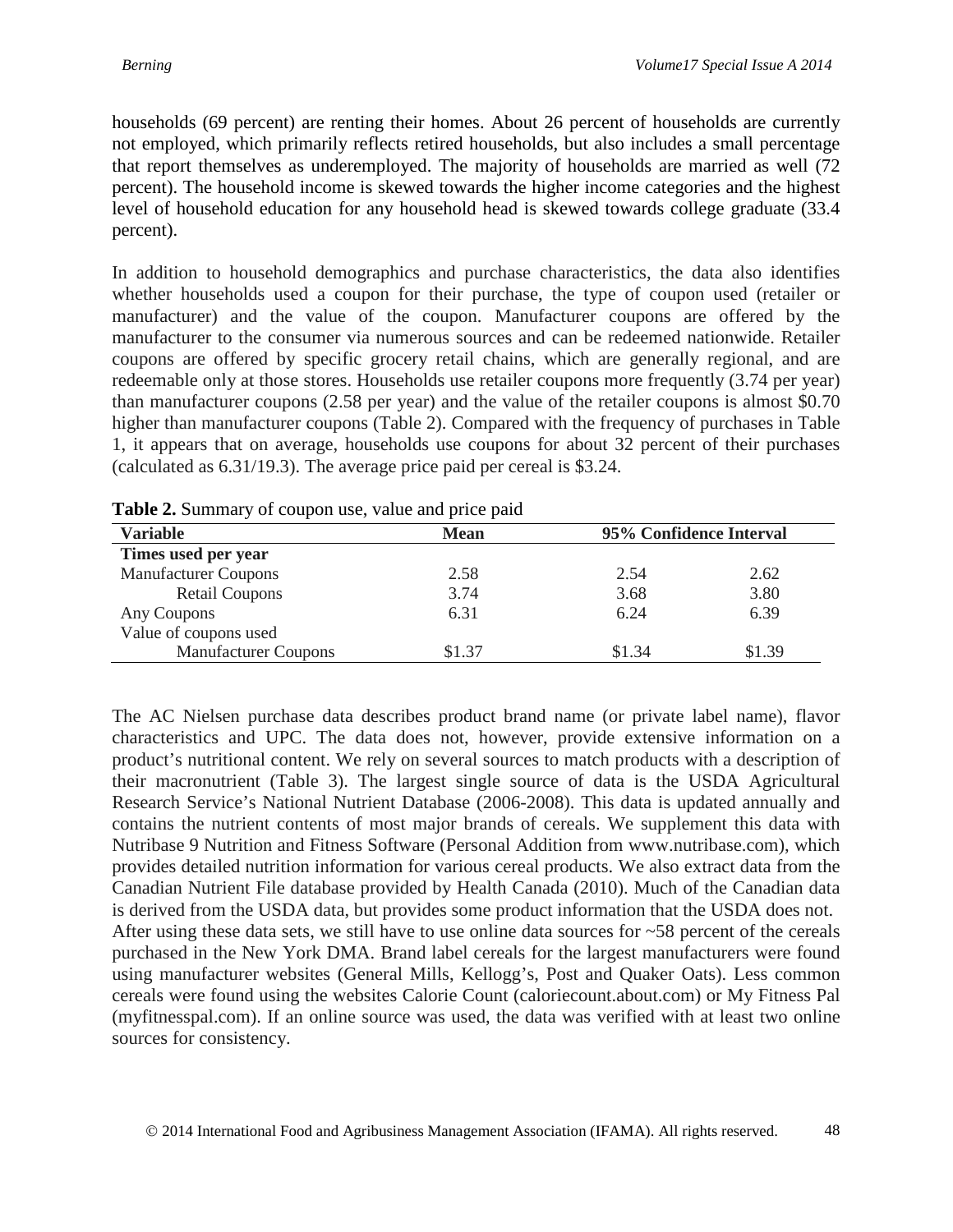A large number of private label cereals also have online nutrition information available through grocery store websites (47.7 percent). In cases where we cannot find private label nutrition information, we substitute brand name equivalent nutrition information (52.6 percent). For example, with a private label product identified by AC Nielsen as "Bite size shredded wheat (frosted)", we would use Kellogg's brand Bite-Size Frosted Shredded wheat nutrition information. While this is not always a perfect substitute, private label products are often equivalent to their name brand counterparts in terms of ingredients.

|                                               | <b>All Cereals</b> | <b>Brand Names</b> | <b>Private Labels</b> |
|-----------------------------------------------|--------------------|--------------------|-----------------------|
| Data Source                                   | $n = 1081$         | $n = 718$          | $n = 363$             |
| Online sources                                | 57.8%              | 63.0%              | 47.7%                 |
| <b>USDA</b> National Nutrient Database (2008) | 17.4%              | 26.2%              | $0.0\%$               |
| <b>USDA</b> National Nutrient Database (2006) | 15.9%              | 24.0%              | $0.0\%$               |
| <b>USDA</b> National Nutrient Database (2007) | 16.6%              | 24.9%              | 0.0%                  |
| Nutribase 9 Software (personal addition)      | 7.5%               | 11.3%              | $0.0\%$               |
| Health Canada (2010)                          | 5.5%               | 8.2%               | $0.0\%$               |
| <b>Comparable Cereal</b>                      | 18.5%              | 1.3%               | 52.6%                 |

#### **Table 3.** Breakfast cereal nutrition data sources

As can be seen in Table 3, cereals were often found in multiple sources, thus the columns sum to greater than 100 percent. Such repetition was used to check for consistency. While it is possible to link the year of the nutrition data with the year our products were purchased, we did not do this<sup>[5](#page-8-0)</sup>. As such, product reformulation is not captured in our data set. At the same time, looking at a few reformulated cereals as an example (but not necessarily in our data set) we find that the macronutrients we are studying do not change dramatically. A sugar-sweetened, low-fiber cereal does not become a low-sugar, high-fiber cereal. There were 15 cereals (four private labels) for which we could not find nutrition information. Three of these cereals were one-time promotional cereals (for example Jerome Bettis' World Championship Crunch) and were purchased with low frequency. The remaining missing data were low-frequency purchases as well.

We normalize each nutrient by serving size (in grams) to allow for comparison and aggregation of different cereals in our analysis. The average serving size for cereals in our data is 31g or approximately 1 ounce. As a reference, we compare the average nutritional content of the cereals in our data set with two popular children's cereals (Table 4). The average cereal in our data set has lower levels of fat than Cheerios and lower levels of sodium than both Cheerios and Frosted Flakes. The fiber, protein and sugar content fall in between these two reference cereals. The sugar content in our data set, however, is seven times greater than that of Cheerios and about 70 percent as much as Frosted Flakes. Clearly, the sugar content is skewed towards the higher end.

<span id="page-8-0"></span><sup>&</sup>lt;sup>5</sup> Based on verbal communication with the USDA, we find that the nutrition information in their database is not instantly (or even frequently) updated following a product reformulation.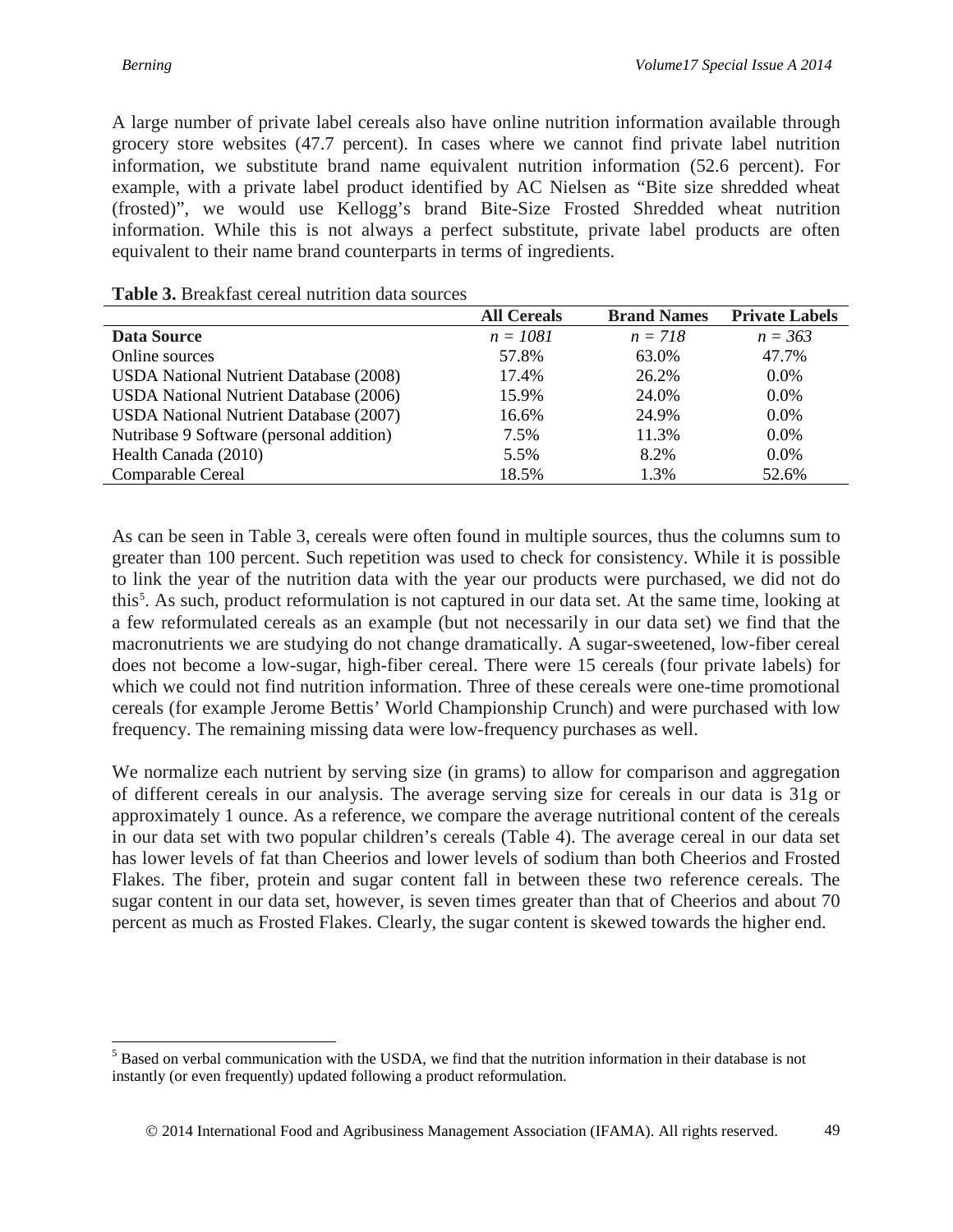|                     |             |                |       | 95% Confidence  |                 |                       |
|---------------------|-------------|----------------|-------|-----------------|-----------------|-----------------------|
| <b>Nutrient</b>     | <b>Mean</b> | <b>St. Dev</b> |       | <b>Interval</b> | <i>Cheerios</i> | <b>Frosted Flakes</b> |
| Fat $(g)$ per $g$   | 0.051       | 0.051          | 0.048 | 0.054           | 0.071           | 0.000                 |
| Fiber $(g)$ per g   | 0.074       | 0.074          | 0.070 | 0.078           | 0.107           | 0.033                 |
| Protein $(g)$ per g | 0.085       | 0.085          | 0.082 | 0.088           | 0.107           | 0.033                 |
| Na $(mg)$ per g     | 4.244       | 4.244          | 4.073 | 4.416           | 5.714           | 4.667                 |
| Sugar $(g)$ per $g$ | 0.257       | 0.257          | 0.249 | 0.264           | 0.036           | 0.367                 |

| Table 4. Nutritional content of breakfast cereals in data set compared with two popular cereals |  |  |  |  |  |  |  |
|-------------------------------------------------------------------------------------------------|--|--|--|--|--|--|--|
|-------------------------------------------------------------------------------------------------|--|--|--|--|--|--|--|

We compare the demographics characteristics of households that make purchases using any coupon to those that do not  $(Table 5)^6$  $(Table 5)^6$ . As can be seen, coupon users are in slightly higher income and education levels. Further, they are older, more likely to be married, have fewer children but more teenagers. They are also more likely to be renting and not employed. While all comparisons are statistically significant, the actual differences do not seem economically significant. These results suggest that the households that use coupons are not that different from the households that do not use them.

|                        |             | <b>Purchase With Coupons</b> |       |           | <b>Purchase WithOUT Coupons</b> |                |       |       |        |
|------------------------|-------------|------------------------------|-------|-----------|---------------------------------|----------------|-------|-------|--------|
|                        | <b>Mean</b> | <b>St. Dev</b>               | 95%   | <b>CI</b> | <b>Mean</b>                     | <b>St. Dev</b> | 95%   | CI    |        |
| Income category        | 21.79       |                              | 21.66 | 21.92     | 21.45                           | 5.76           | 21.37 | 21.53 | $\ast$ |
| <b>Education</b> level | 4.63        | 1.02                         | 4.60  | 4.65      | 4.57                            | 1.04           | 4.55  | 4.58  | $\ast$ |
| Age                    | 56.68       | 12.44                        | 56.38 | 56.98     | 56.19                           | 12.48          | 56.02 | 46.36 | $\ast$ |
| Renting                | 0.78        |                              |       |           | 0.69                            |                |       |       | $**$   |
| Not employed           | 0.26        |                              |       |           | 0.24                            |                |       |       | $**$   |
| Not married            | 0.17        |                              |       |           | 0.22                            |                |       |       | $**$   |
| Children               | 0.26        | 0.65                         | 0.24  | 0.27      | 0.27                            | 0.66           | 0.26  | 0.28  | $\ast$ |
| Teens                  | 0.28        | 0.60                         | 0.26  | 0.29      | 0.25                            | 0.58           | 0.24  | 0.26  | $\ast$ |

**Table 5.** Purchases by household type and coupon use

We also compare the types of purchases that are made with and without coupons (Table 6). Purchases with coupons tend to be higher in fat, sodium and sugar, and lower in fat and protein. Again, it is not clear if the difference in nutritional content is economically significant either. Other factors are also likely to impact coupon use, however, which we do not explicitly control for with this comparison. First, prices and income influence product demand and could therefore also influence the nutritional quality of purchases. Older households and households with higher levels of education may make different investments in their health compared with younger or less educated households. Households that are renting, single or not employed may also manage their financial resources differently than those that own a home, are married and employed. The composition of the household will likely influence purchases as well. In particular, households with children or teenagers are likely to have different taste preferences than those without. Finally, this comparison does not differentiate between the two types of coupons, the value of the

<span id="page-9-0"></span><sup>&</sup>lt;sup>6</sup> For this calculation, households can appear as either a coupon user or a non-coupon user according to how they behave during their shopping trip. That is, in one period a household might be a coupon user whereas they may not be considered a coupon user in the next period.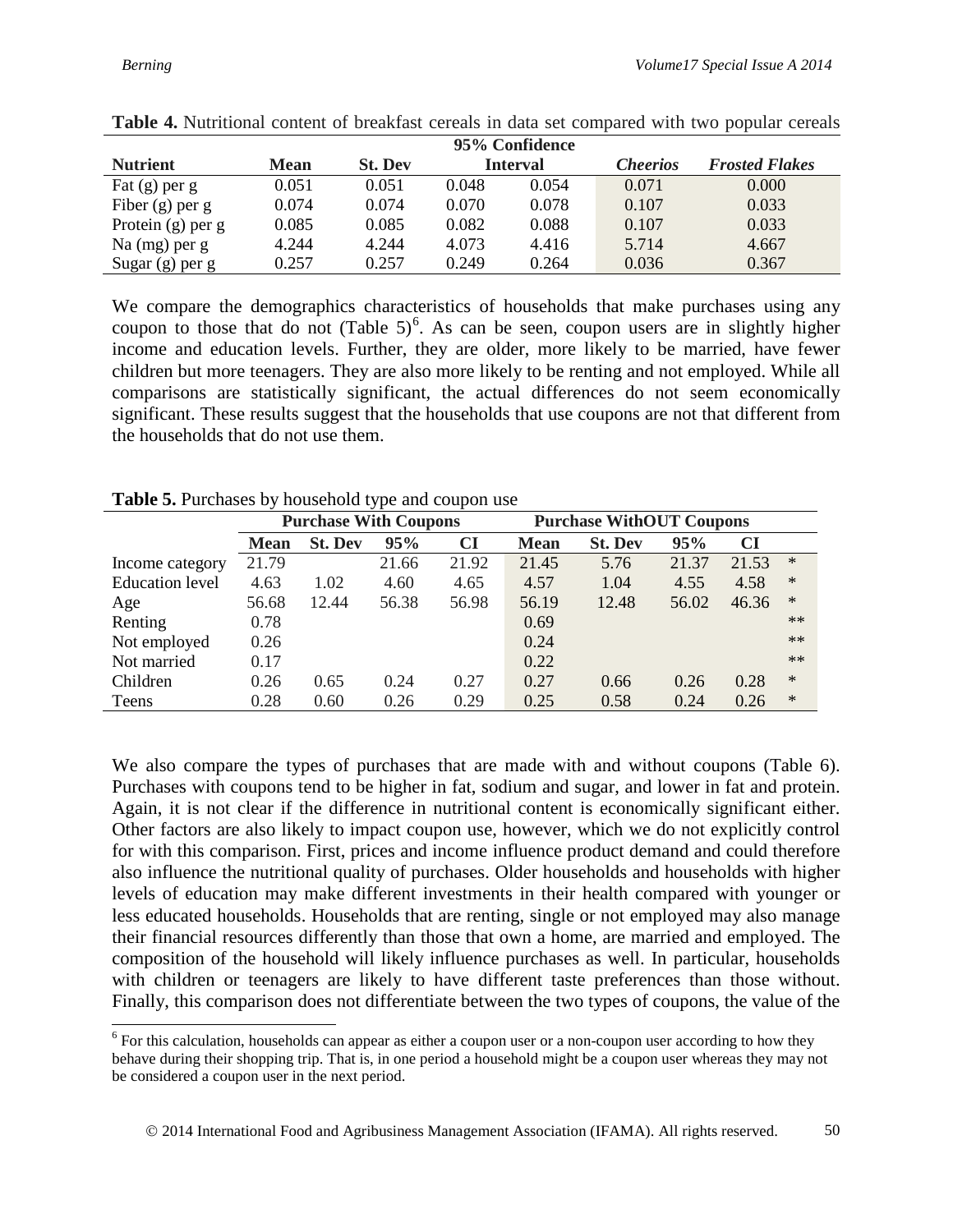coupons or the endogeneity of coupon use. We explore all of these issues further in the next section.

|                     |             | <b>Purchase With Coupons</b> |       |       | <b>Purchase WithOUT Coupons</b> |                |       |       |        |
|---------------------|-------------|------------------------------|-------|-------|---------------------------------|----------------|-------|-------|--------|
|                     | <b>Mean</b> | <b>St. Dev</b>               | 95%   | CI    | <b>Mean</b>                     | <b>St. Dev</b> | 95%   | CI    |        |
| Fat $(g)$ per g     | 0.041       | 0.021                        | 0.040 | 0.041 | 0.039                           | 0.028          | 0.039 | 0.040 | $\ast$ |
| Fiber $(g)$ per g   | 0.075       | 0.047                        | 0.074 | 0.076 | 0.076                           | 0.056          | 0.076 | 0.077 | $\ast$ |
| Protein $(g)$ per g | 0.082       | 0.027                        | 0.081 | 0.083 | 0.085                           | 0.035          | 0.085 | 0.086 | $\ast$ |
| Na $(mg)$ per g     | 5.374       | .774                         | 5.331 | 5.417 | 5.092                           | 2.197          | 5.062 | 5.121 | $\ast$ |
| Sugar $(g)$ per $g$ | 0.235       | 0.108                        | 0.233 | 0.238 | 0.231                           | 0.122          | 0.230 | 0.233 | $\ast$ |

| Table 6. Nutritional content of purchases with and without coupons |  |  |  |  |  |  |
|--------------------------------------------------------------------|--|--|--|--|--|--|
|--------------------------------------------------------------------|--|--|--|--|--|--|

 $\overline{\phantom{a}}$  \* indicates significant difference between means using t-test at alpha = 0.05

#### **Empirical Approach**

The nutritional content of household breakfast cereal purchases is affected by numerous observable and unobservable characteristics. To study the effect of household coupon use on the nutritional content of cereal purchases made by households, while controlling for such factors, we specify the following model:

$$
(1) NC_{it} = \alpha_i + \mu_i + \beta X_i + \delta_i coupon_{it} + \gamma price_{it} + \varepsilon_{it},
$$

where *NC* is the nutritional content of the cereals purchased (measured using fat, fiber, protein, sodium or sugar) by household *i* at month *t*, *X* is a vector of household characteristics and  $\varepsilon$  is an idiosyncratic error term. We aggregate household purchases by month so that *coupon* is the real coupon value per ounce and *price* is the real weighted average price per ounce. Manufacturer and retailer coupons are estimated separately, but we describe the empirical model with the *coupon* variable for simplicity. The nutritional content is calculated on a per gram basis, e.g. sugar (g) per gram, and is therefore the weighted average per gram. The weights are based on the net weight of each cereal purchased each month.

The parameters  $\alpha_i$  and  $\mu_i$  represent unobservable household and market characteristics. The term  $\alpha_i$  is correlated with *coupon* and identifies potential endogeneity. In particular, unobserved household and market characteristics may be correlated with coupon use and purchasing certain types of *NC.* If we do not account for this term, the parameter estimate for coupons will be endogenous. The term  $\mu_i$  is not correlated with any of the covariates and is essentially a random effect.  $\beta$  and  $\gamma$  are mean parameters to be estimated.

The effect of coupons on purchases varies according to  $\delta_i$ , indicating a heterogeneous response to coupons. Coupons will cause some households to drastically change their purchases, whereas others will not. For example, certain households will view coupons as a reason to try a more indulgent cereal with added chocolate while others might seek more healthful cereal with added fiber. For other households, coupons will be a part of their normal shopping routine and have a minimal impact on their brand switching behavior. To account for this heterogeneity, we rewrite equation (1) as: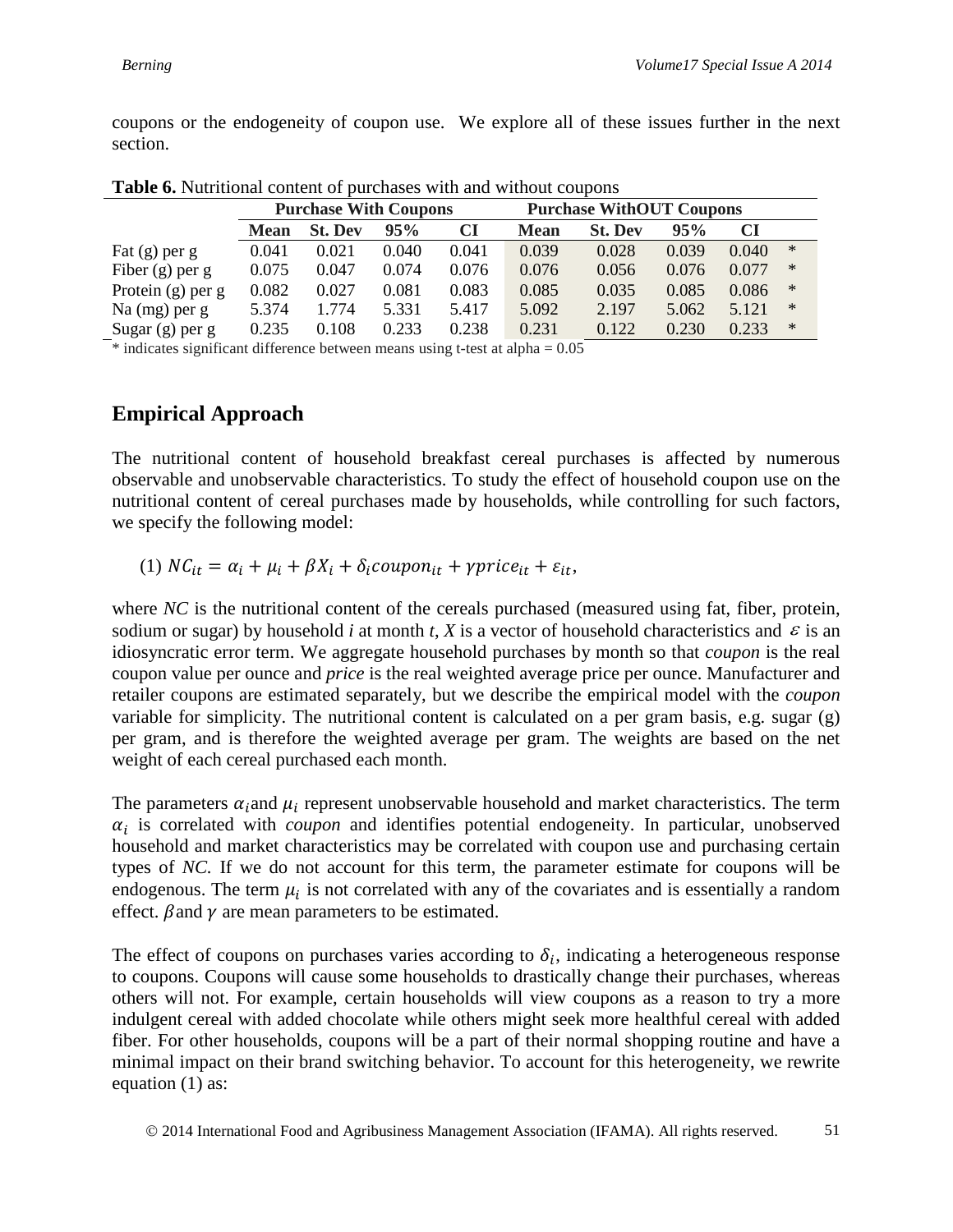(2) 
$$
NC_{it} = \alpha_i + \mu_i + \beta X_i + (\delta_i - \overline{\delta}) \text{cupon}_{it} + \overline{\delta} \text{cupon}_{it} + \gamma \text{price}_{it} + \varepsilon_{it},
$$

where  $\overline{\delta}$  identifies the average effect of coupons on the nutritional content of household purchases. The term  $(\delta_i - \delta)$  represents individual heterogeneity from the mean which will add bias to equation (1) if  $(\delta_i - \delta) \neq 0$ .

To account for the bias identified by  $\alpha_i$ ,  $\mu_i$  and  $(\delta_i - \overline{\delta})$  we employ a two-stage approach. In the first stage we estimate coupon use as:

(3)  $\text{coupon}_{it} = \pi X_i + \xi_{it},$ 

Given that coupon use is censored at zero, we estimate equation (3) using a cross-sectional Tobit model for each period *t* and calculate the generalized residuals for each period,  $\hat{\xi}$ . We use this to identify the following expectations:

(4) 
$$
E[\alpha_i | \text{cupon}_i, X_i] = \lambda \hat{\xi}_{it},
$$

$$
(5) E[\delta_i - \bar{\delta} | coupon_i, X_i] = \psi \hat{\xi}_{it}
$$

where  $\lambda = \frac{Cov(a_i, coupon_i)}{Var(coupon_i)}$  and  $\psi = \frac{Cov(\delta_i, coupon_i)}{Var(coupon_i)}$ .

We then insert (4) and (5) into equation (2) to create our final econometric specification:

(6) 
$$
NC_{it} = \mu_i + \beta X_i + \lambda \hat{\xi}_{it} + \psi \hat{\xi}_{it} \text{coupon}_{it} + \delta \text{coupon}_{it} + \gamma \text{price}_{it} + \varepsilon_{it}.
$$

Households make infrequent purchases of cereal and even with aggregation we observe zero purchases in our data. As such, we estimate equation (6) using a random effects Tobit model, where  $\mu_i$  is the random effects term. Using a t-test, we evaluate  $\hat{\lambda}$  to determine if coupon use is endogenous. Additionally, we evaluate  $\hat{\psi}$  to determine if there is heterogeneous response to coupons. Identification of the model relies on nonlinearity of equation (3) (Heckman and Navarro-Lozano 2004).

With our estimation approach, we are omitting the household's acquisition of coupons and focusing solely on their decision to use coupons. This is largely due to inadequate data regarding the supply of coupons by manufacturers and retailers. Implicitly, this assumes uniform access to coupons across households. Given the ubiquitous nature of coupons in today's market, compared to previous decades when coupons were found in Sunday newspapers, this may not be a heroic assumption. At the same time, a more robust analysis might consider the ability of consumers to acquire coupons. Further, we are ignoring any strategic behavior by firms (retailers and manufacturers) regarding the supply of coupons.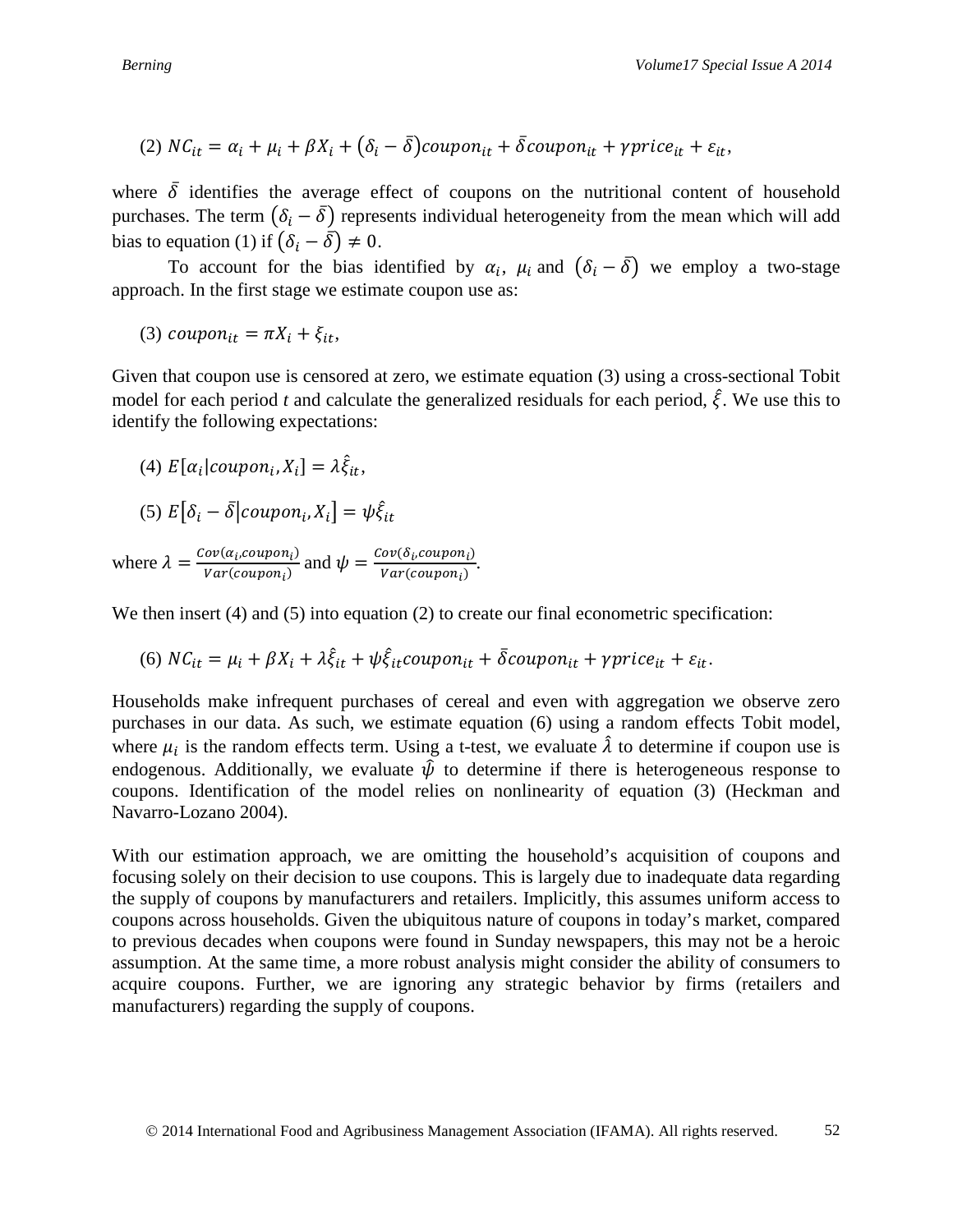# **Results**

We estimate equation (3) and (6) using the two stage procedure and five different dependent variables: fat (g), fiber (g) per serving, protein (g) per serving, sodium (mg) per serving and sugar  $(g)$  per serving. Further, we estimate the standard errors using 100 bootstrap iterations as the standard errors from the second stage Tobit are inefficient.

We first estimate our models with the coupon variables, the generalized residuals and interactions, and a limited number of other covariates including household income, age, and a month indicator to capture seasonal variation. We exclude other demographic variables from the model to focus on the impact of the coupon variables on the nutritional content of purchases. We find that manufacturer and retailer coupons have a significantly positive effect on the purchase of all five nutrients by households (Table 7, rows 1 and 2). The parameter estimate for the generalized residual for both the manufacturer and the retailer coupon are significant across all models (rows 3 and 4). This indicates that certain types of households are more likely to use manufacturer and retailer coupons to purchase cereals with different nutritional content than their typical purchases. The parameter estimate for the manufacturer residual interacted with the coupon variable is significant and negative across all nutrients (row 5). The same is for the retailer residual interacted with the coupon variable (row 6). This indicates that both manufacturer and retailer coupons have heterogeneous effects on purchases of cereals.

The effect of price is small and positive for fat, fiber and protein. This does not indicate a causative effect, i.e. higher prices lead to greater purchases of fiber cereals, but rather a correlation between the two variables. Prices are negatively correlated with sugar. Income has a positive effect on all nutrients except sodium and age has a negative association with fat, sodium and sugar. Finally, the random effects estimate is significant across all models

|                                   |                 |                | Dependent Variable |              |                |
|-----------------------------------|-----------------|----------------|--------------------|--------------|----------------|
| <b>Variables</b>                  | Fat             | <b>Fiber</b>   | Protein            | Sodium       | Sugar          |
| Manufacturer coupon               | $0.00115**$     | $0.00281***$   | $0.00326***$       | $0.219***$   | $0.00772***$   |
| Retailer coupon                   | $0.00105***$    | $0.000978*$    | $0.00200$ ***      | $0.179***$   | $0.00678***$   |
| Manufacturer generalized residual | $0.0151***$     | $0.0261***$    | $0.0245***$        | $1.635***$   | $0.0741***$    |
| Retailer generalized residual     | $0.0150***$     | $0.0270***$    | $0.0259***$        | $1.679***$   | $0.0756***$    |
| Manufacturer residual x coupon    | $-0.000424***$  | $-0.000695***$ | $-0.000929***$     | $-0.0592***$ | $-0.00224***$  |
| Retailer residual x coupon        | $-0.000383***$  | $-0.000405***$ | $-0.000639***$     | $-0.0442***$ | $-0.00199$ *** |
| Price per ounce                   | $0.000339***$   | $0.000204***$  | $0.000405***$      | 0.00000692   | $-0.000214*$   |
| Income                            | $0.000229***$   | $0.000459***$  | $0.000460***$      | 0.00872      | $0.000828**$   |
| Age                               | $-0.000196$ *** | 0.000037       | $-0.0000898$       | $-0.0154***$ | $-0.00188$ *** |
| Month                             | $-0.000189***$  | $-0.000596***$ | $-0.000608$ ***    | $-0.0237***$ | $-0.00162***$  |
| Constant                          | 0.00196         | $-0.0121*$     | 0.00198            | $1.715***$   | $0.143***$     |
| Sgma u                            | $0.0215***$     | $0.0450***$    | $0.0398***$        | $2.435***$   | $0.120***$     |
| Sigma e                           | $0.0374***$     | $0.0705***$    | $0.0645***$        | $3.981***$   | $0.188***$     |
| <b>Observations</b>               |                 |                | 48,816             |              |                |
| Number of HshldID                 |                 |                | 1,442              |              |                |

**Table 7.** Estimation results from two-stage model with limited covariates

\*\*\* p<0.01, \*\* p<0.05, \* p<0.1

We next estimate the same models including additional demographic variables that may be endogenous to coupon use (Table 8). The impact of the coupon variables is similar across all models, as is the residual and interaction effects. With the newly added demographic variables,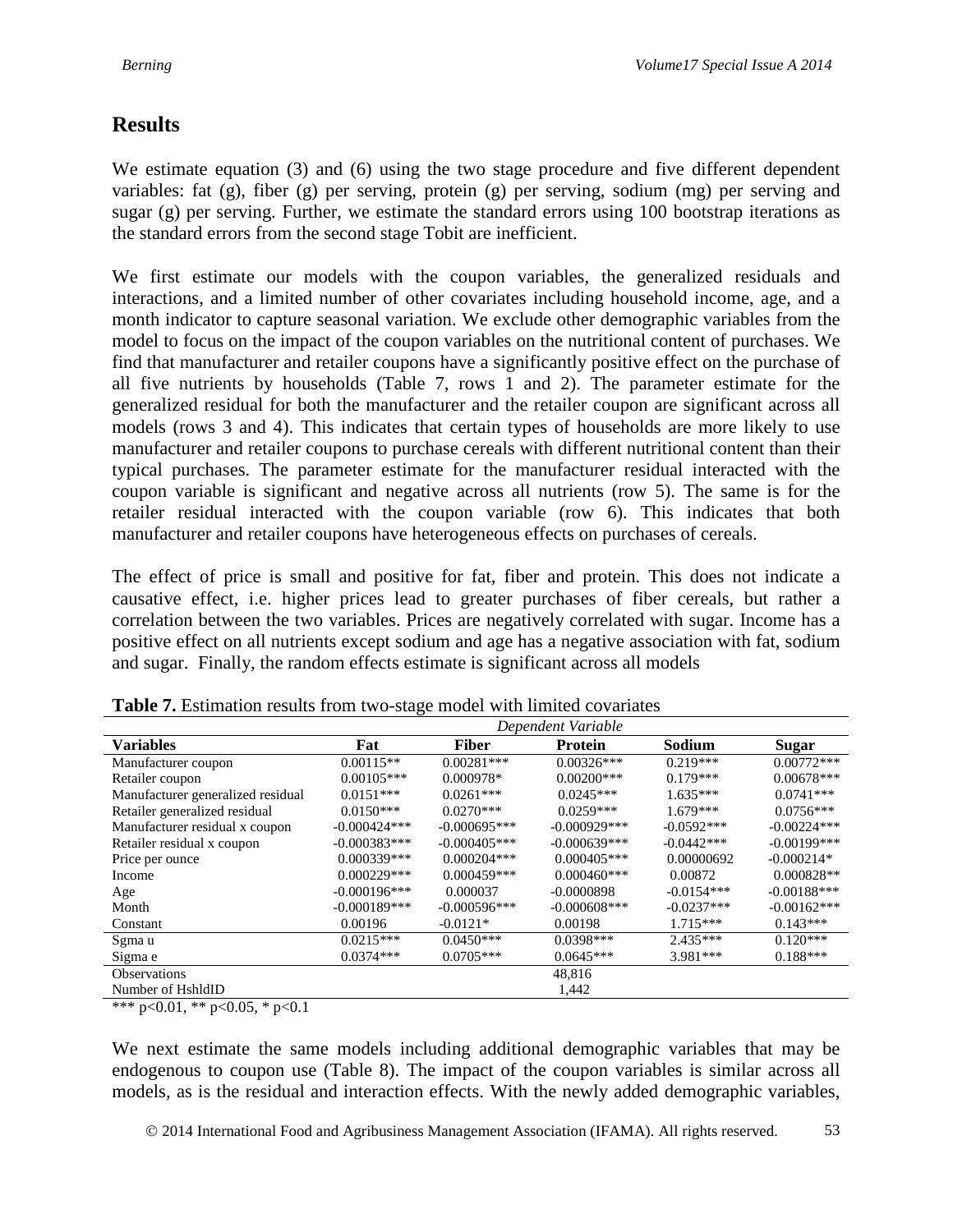we find that people who rent their homes and are not employed have small or insignificant differences. People who are single purchase less of all the nutrients, whereas having teenage children leads to an increase. Having children contributes to higher levels of fat, sodium, and sugar. This is perhaps not surprising as these cereals will have more favorable taste for children. Interestingly, households with a higher education level purchase less sugar. Overall, it appears that the impact of coupons is fairly robust across these two specifications.

|                                   |                 |                | Dependent Variable |              |                |
|-----------------------------------|-----------------|----------------|--------------------|--------------|----------------|
| <b>Variables</b>                  | Fat             | <b>Fiber</b>   | <b>Protein</b>     | Sodium       | Sugar          |
| Manufacturer coupon               | $0.000951**$    | $0.00259***$   | $0.00304***$       | $0.197***$   | $0.00668***$   |
| Retailer coupon                   | $0.000924***$   | 0.000805       | $0.00183***$       | $0.165***$   | $0.00612***$   |
| Manufacturer generalized residual | $0.0154***$     | $0.0264***$    | $0.0249***$        | $1.668***$   | $0.0758***$    |
| Retailer generalized residual     | $0.0153***$     | $0.0274***$    | $0.0263***$        | $1.710***$   | $0.0771***$    |
| Manufacturer residual x coupon    | $-0.000397***$  | $-0.000665***$ | $-0.000899$ ***    | $-0.0564***$ | $-0.00211$ *** |
| Retailer residual x coupon        | $-0.000366$ *** | $-0.000380***$ | $-0.000614***$     | $-0.0423***$ | $-0.00190$ *** |
| Price per ounce                   | $0.000346***$   | $0.000212***$  | $0.000413***$      | 0.000809     | $-0.00018$     |
| Income                            | 0.0000328       | 0.000148       | 0.000204           | $-0.00774$   | 0.000216       |
| Age                               | $-0.000149***$  | 0.0000495      | $-0.0000695$       | $-0.0104*$   | $-0.00149***$  |
| Month                             | $-0.000189***$  | $-0.000597***$ | $-0.000608$ ***    | $-0.0237***$ | $-0.00162***$  |
| Constant                          | $0.00225*$      | $0.00403*$     | 0.00189            | 0.12         | 0.000315       |
| Sigma u                           | $-0.000164$     | 0.00167        | 0.000515           | $-0.0881$    | $-0.00808$ *** |
| Sigma e                           | 0.00126         | $0.00384*$     | 0.00294            | 0.167        | 0.000909       |
| <b>Observations</b>               |                 |                | 48,816             |              |                |
| Number of HshldID                 |                 |                | 1,442              |              |                |

| Table 8. Estimation results from two-stage model with additional covariates |  |
|-----------------------------------------------------------------------------|--|
|-----------------------------------------------------------------------------|--|

\*\*\* p<0.01, \*\* p<0.05, \* p<0.1

#### *Implications*

While many parameter estimates are statistically significant, a relevant question is what effect coupons might have on actual purchases, i.e. is their impact economically significant? Using our parameter estimates from our base model (Table 7), we calculate the average impact of manufacturer and retailer coupons on the nutritional content of cereal purchased by a household (Table 9). As a baseline, we use a 16.7 oz. box of cereal with a 32 gram serving size and assume a \$1.70 coupon value, the average value of both types of coupons in our data set.

The first column reveals the average amount of fat, fiber, protein, sodium and sugar per serving size for cereal in our data (the initial amount per serving). The next column reveals the increase in each nutrient attributable to using a \$1.70 manufacturer coupon. The third column reports the total amount of each nutrient that would be purchased with a coupon and the fourth column reports the percentage increase. Columns 5-7 report the same information based on the impact of a retailer coupon.

As can be seen, fat, fiber and protein increase by 29, 40 and 41 percent respectively when a manufacturer coupon is used. Given their low initial values, however, this does not result in a significant change in the actual amount of fat, fiber or protein purchased per serving. Alternatively, the amount of sodium purchased per serving increases by 71 mg, or 43 percent, when a manufacturer coupon is used. Given the general guidelines for maximum daily sodium consumption is 2,000 mg, this is a more significant change for a breakfast cereal.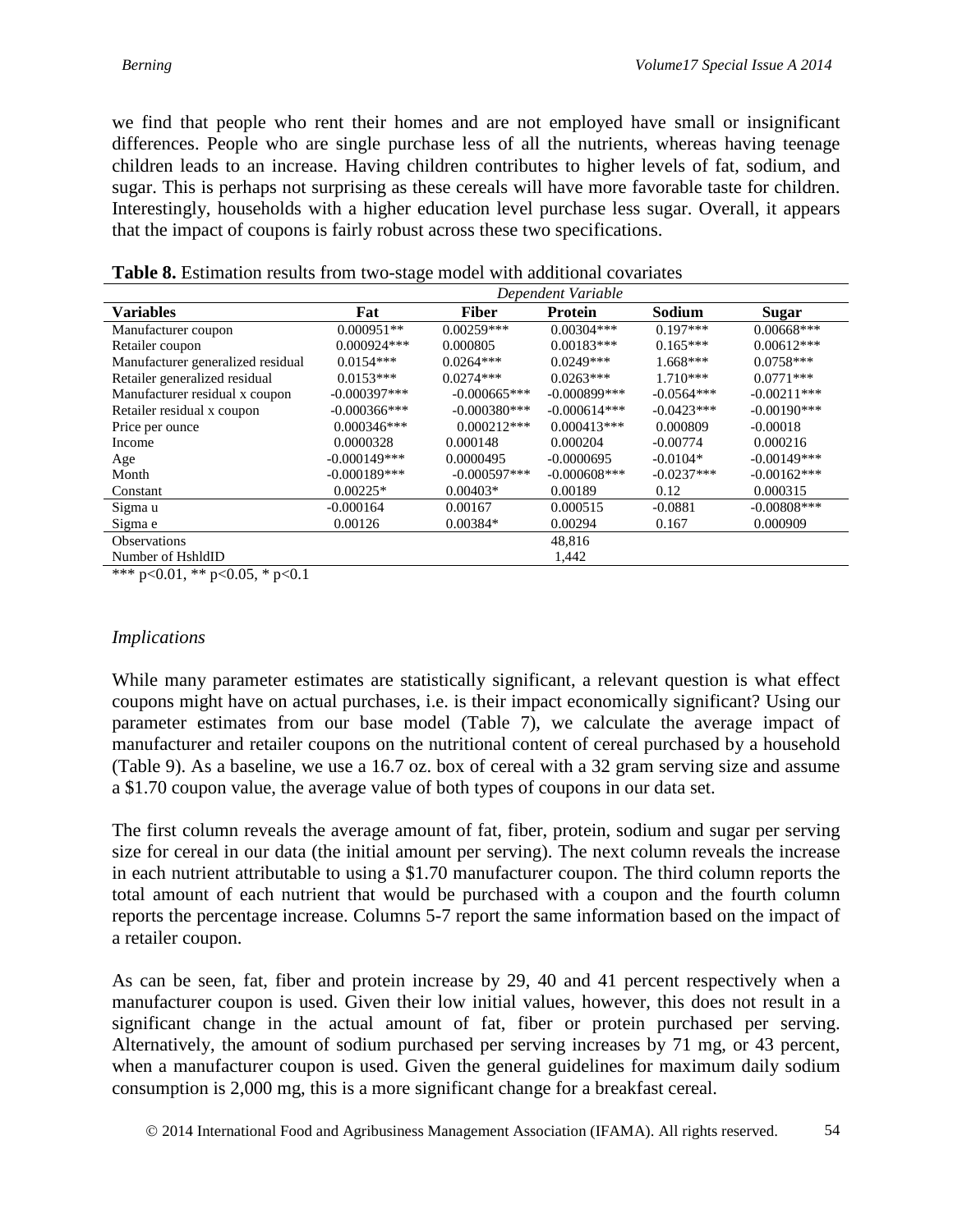| <b>Table 2.</b> Billulated hilpact of coupon use on humitional content of purchases |                |               |             |               |                              |             |               |
|-------------------------------------------------------------------------------------|----------------|---------------|-------------|---------------|------------------------------|-------------|---------------|
|                                                                                     | Initial amount | Increase from | Final       |               | <b>Increase from</b>         | Final       |               |
|                                                                                     | per serving    | manufacturer  | amount      | $\frac{0}{0}$ | retailer                     | amount      | $\frac{0}{0}$ |
|                                                                                     |                | coupon        | per serving | change        | $\mathbf{c} \mathbf{oupon*}$ | per serving | change        |
| Fat $(g)$                                                                           | 1.28           | 0.37          | 1.65        | 29.3%         | 0.34                         | 1.62        | 26.8%         |
| Fiber $(g)$                                                                         | 2.27           | 0.92          | 3.18        | 40.4%         | 0.32                         | 2.58        | 14.1%         |
| Protein $(g)$                                                                       | 2.57           | 1.06          | 3.63        | 41.3%         | 0.65                         | 3.22        | 25.4%         |
| Sodium (mg)                                                                         | 167.0          | 71.34         | 238.38      | 42.7%         | 58.31                        | 225.35      | 34.9%         |
| Sugar $(g)$                                                                         | 8.0            | 2.51          | 10.52       | 31.4%         | 2.21                         | 10.21       | 27.6%         |

|  | <b>Table 9.</b> Simulated impact of coupon use on nutritional content of purchases |  |
|--|------------------------------------------------------------------------------------|--|
|  |                                                                                    |  |

\*The increase is calculated based on an average 16.7 oz. box of cereal, \$1.70 coupon

The increase in sugar content per serving (2.51 grams) is statistically and economically significant as well. To put the increase into context, cereal purchased without a manufacturer coupon contains 25 percent sugar per serving. Cereal purchased with a manufacturer coupon contains 33 percent sugar per serving. Given the negative impacts of excessive sugar consumption and the fact that most people eat more than a serving of cereal, this is not a trivial increase. Although there is not a Recommended Daily Allowance of sugar, the American Heart Association recommends ~36 grams per day (9 teaspoons) for men with a 2200 calorie diet and  $\sim$ 20 grams per day (5 teaspoons) for women with an 1800 calorie diet (Johnson et al. 2009). The Institute of Medicine recommends added sugar limited to 25 percent of total kcal or  $\sim$  138 grams for men and ~113grams for women (Accessed at www.IOM.edu on October 20, 2013). While our calculation does not represent household consumption, it is clear that the type of purchases being made with coupons make it more likely that households will consume greater amounts of sugar via their breakfast cereals.

The use of retailer coupons has a lower marginal effect on the nutrients that are purchased compared to manufacturer coupons. The increase in sodium and sugar are both economically significant however, suggesting that retailer coupons also lead to purchases of cereals with less healthful nutritional content.

#### **Discussion**

The use of coupons has increased greatly over recent years, particularly during the latest economic recession. Coupons play an important role in the retail environment as they have become widely accessible through many different sources. While there is evidence that coupons affect product choice, there has been no research to date on how coupons affect the quality of the choices made, which has important implications for consumers and firms.

Our preliminary results suggest that coupons do have an impact on the average nutritional content of breakfast cereals purchased by households. In summary, we find that manufacturer and retailer coupons lead to small increases in the purchase of beneficial nutrients like protein and fiber. Alternatively, they also lead to larger increases in potentially detrimental nutrients: fat, sodium and sugar. By focusing on these five nutrients individually, we are able to gain a better idea of how household purchases change given the use of coupons.

An important consideration is why do we observe this behavior by households? The behavior of households in our data set could reflect two different tradeoffs. Households may be giving up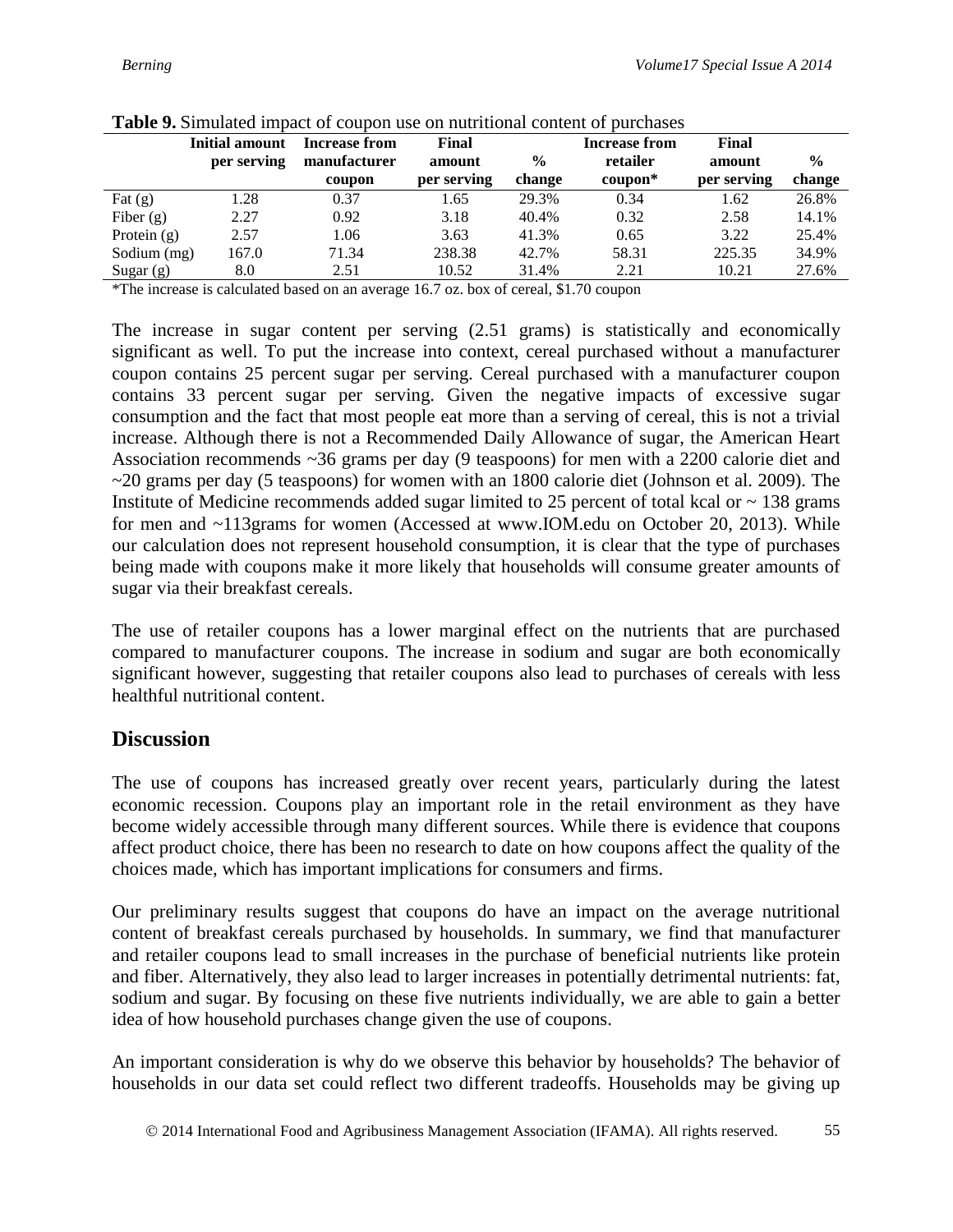more healthful nutritional content for a lower price. Alternatively, households could be purchasing better taste (via increased sodium and sugar) for a lower price. With our data, it is not clear which behavior is dominant, only that the purchase of sugar and sodium increase with coupon use.

From a firm's perspective, it is important to understand how consumers are using coupons. As healthful cereals are often more expensive, they may prohibit some consumers from purchasing them. Promoting healthful foods using coupons may be an effective way, therefore, to motivate consumers to make better choices. At the same time, if consumers are more concerned with better nutritional content, then large price discounts may not be as important to consumers. In particular, promoting better nutritional content may need to be part of a more comprehensive marketing plan that not only offers price discounts, but also promotes the nutritional content of the cereals.

If consumers are primarily interested in the taste of cereals (with high sodium or sugar) or are more price conscious than nutrition conscious, promoting healthful cereals with coupons may not be as effective of a marketing strategy. Coupon marketing programs such as double coupons or coupon stacking (using manufacturer and retailer coupons at the same time) may be effective marketing tools with consumers that are price sensitive and less concerned about nutritional quality. Some retailers even go so far as to accept other retailer coupons as part of a price match program. From a policy perspective, however, these strategies could have detrimental long-term impacts on household purchase quality.

It is interesting to note the difference in the effect of manufacturer and retailer coupons on purchases made by households. This could reflect a difference in the strategic use of coupons by manufacturers and retailers. Manufacturers often use coupons to promote new products or product lines. As such, a manufacturer coupon is more likely to result in brand switching and, therefore, a greater probability that a household purchases a cereal with different nutritional content from their typical purchase. Alternatively, retailers are more knowledgeable about their customer base and may choose to offer coupons for products that they know will be purchased as maintaining customer loyalty is a priority. Ultimately, what we find is that manufacturers and retailers are using coupons to promote cereals that are higher in sodium and sugar content than the average household purchase. Although firms may also use coupons to promote more healthful cereals as well, their use is minimal as consumers primarily redeem coupons for less healthful cereals.

As cereal is highly consumed in the US, further consideration should be given to how breakfast cereals are marketed using coupons. Firms may be able to help consumers with their search for healthful foods using combined marketing tools such as nutrition labels or displays. Households that are seeking a healthful diet and using coupons for price discounts need to be cognizant of the products they purchase when using coupons.

There are certain limitations to this study that suggest potential future research. For one, we are not able to monitor how household purchases change for all other food items. Although breakfast cereal is often a stand-alone meal, households may alter their purchases of other food products to compensate for changes in their breakfast cereal purchases. In addition, we are neither able to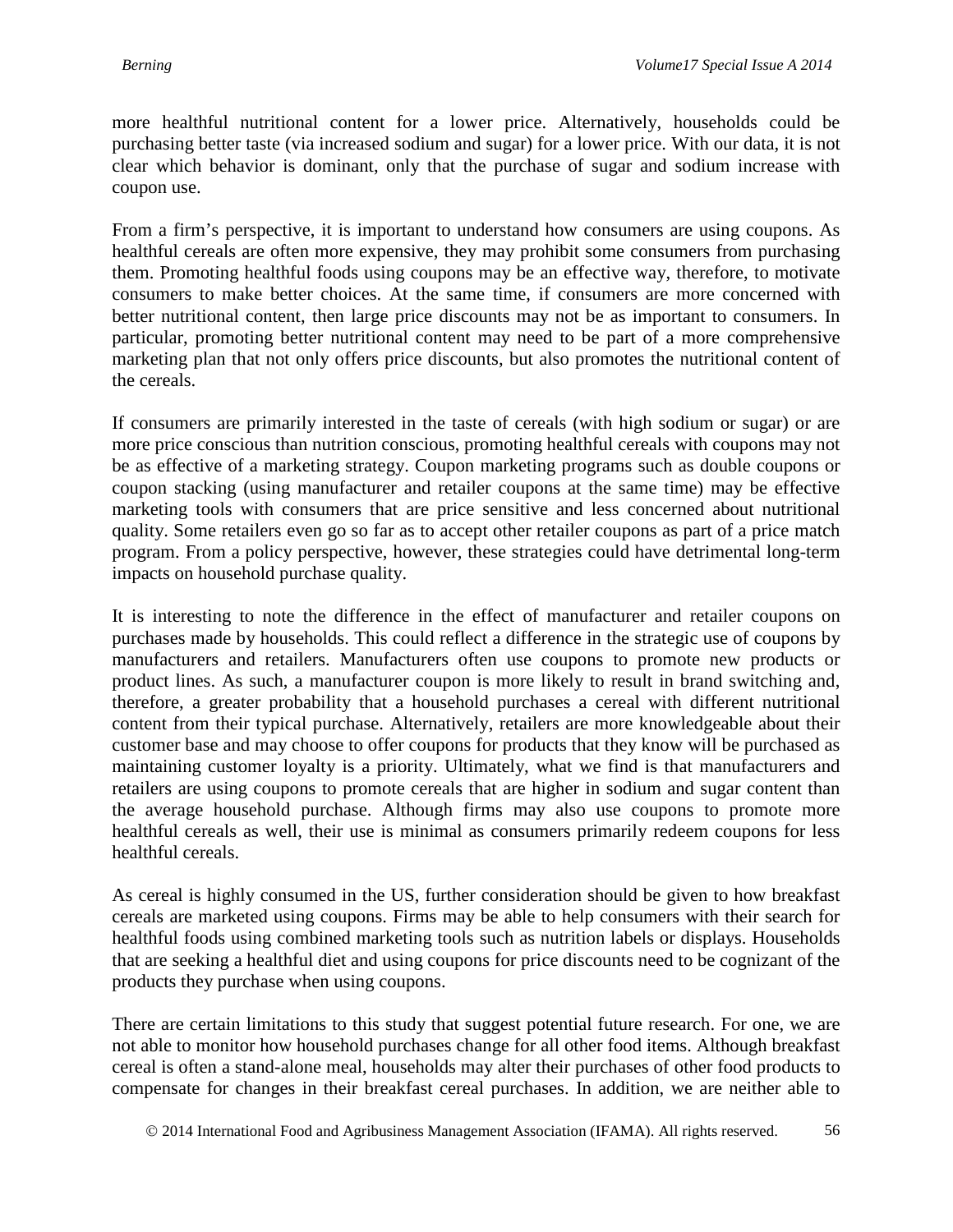account for consumption behavior nor track the health impacts of changes in purchase bundles. Over time, it is not clear what the cumulative effect would be. Finally, future studies may benefit from examining how firms strategically offer coupons as part of a comprehensive marketing strategy.

## **Acknowledgments**

This research was supported by USDA Hatch Project #CONS00876. I thank the Food Marketing Policy Center at the University of Connecticut for providing the AC Nielsen purchase data. I also thank Adam Rabinowitz and Hualu Zheng for their help with data and other empirical work. I received helpful feedback from seminar participants at the AAEA/EAAE Joint Symposium "Food Environment: The Effects of Context on Food Choice". I also thank Janice Davidson and Baxter Panola for their useful comments.

# **References**

- Bawa, K., and R. Shoemaker. 1987. The Effects of a Direct Mail Coupon on Brand Choice Behavior. *Journal of Marketing Research* (24):370-76.
- Berning, J.P., R. Huang and A. Rabinowitz. 2013. An Evaluation of Government and Industry Proposed Restrictions on Television Advertising of Breakfast Cereals to Children. *Journal of Consumer Policy* doi: 10.1007/s10603-013-9233-1.
- Binkley, J. K., and A. Golub. 2011. Consumer demand for nutrition versus taste in four major food categories. *Agricultural Economics* 42(1): 65-74.
- CNN. 2008. Economic shock gives rise to coupon cutting. http://edition.cnn.com/2008/US/10/09/coupons/index.html. [accessed February 25, 2011].
- Chandon, P. and B. Wansink. 2012. Does food marketing need to make us fat? A review and solutions. *Nutrition Reviews* 70(10): 571-593.
- Dong, D. and H.M. Kaiser. 2005. Coupon Redemption and Its Effect on Household Cheese Purchases. *American Journal of Agricultural Economics* 87(3): 689-702.
- Dong, D. and E. Leibtag. 2010. Promoting Fruit and Vegetable Consumption: Are Coupons More Effective Than Pure Price Discounts? *Economic Research Report* No. 96, U.S. Dept. of Agriculture, Economic Research Service (June).
- Frary C.D., R.K. Johnson and M.Q. Wang. 2004. Children and adolescents' choices of foods and beverages high in added sugars are associated with intakes of key nutrients and food groups. *Journal of Adolescent Health* 34:56-63.

Geuss, M. 2010. Coca-Cola and the Birth of the Coupon. *Wired* (November).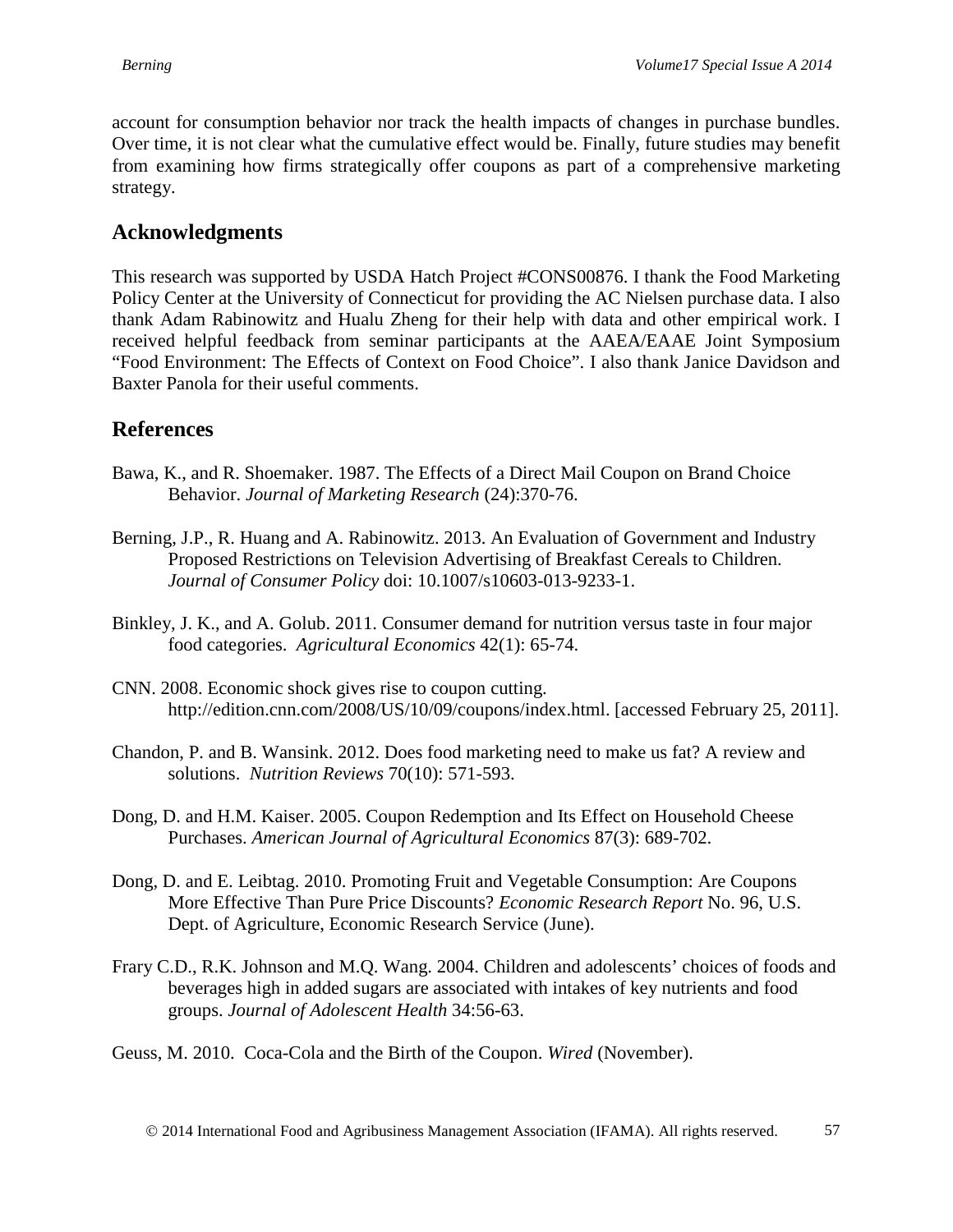- Gupta, S. 1988. Impact of Sales Promotion on When, What and How Much to Buy. *Journal of Marketing Research* (25): 342-355.
- Harris, J. L., M. B. Schwartz, K. D. Brownell, V. Sarda, M. E. Weinberg, S. Speers, J. Thompson, A. Ustjanauskas, A. Cheyne, and E. Bukofzer. 2009. Cereal FACTS: evaluating the nutrition quality and marketing of children's cereals. Yale University Rudd Center for Food Policy & Obesity.
- Harris, J.L., M.B. Schwartz, A. Ustjanauskas, P. Ohri-Vachaspati and K.D. Brownell. 2010. Effects of Serving High-Sugar Cereal on Children's Breakfast-Eating Behavior. *Pediatrics* 127(1): 71-76.
- Hawkes, C. 2009. Sales promotions and food consumption. *Nutrition Reviews* 67(6): 333-342.
- Heckman, J, and S. Navarro-Lozano. 2004. Using matching, instrumental variables, and control functions to estimate economic choice models. *Review of Economics and Statistics* 86(1): 30-57.
- Health Canada, Nutrition Research Division. 2010. *Compilation of Canadian Food Composition Data.* www.hc-sc.gc.ca.
- Jargon, J. 2011. Success is only so sweet in remaking cereals. *Wall Street Journal* 11:B1.
- Johnson, R. K., L. J. Appel, M. Brands, B. V. Howard, M. Lefevre, R. H. Lustig, F. Sacks, L. M. Steffen, and J. Wylie-Rosett. 2009. Dietary sugars intake and cardiovascular health a scientific statement from the American Heart Association. *Circulation* 120 (11): 1011- 1020.
- Lee, J. and M. G. Brown. 1985. Coupon Redemption and the Demand for Frozen Concentrated Orange Juice: A Switching Regression Analysis. *American Journal of Agricultural Economics* (August):647-53.
- Marlett, J. A., McBurney, M. I., and J.L. Slavin. 2002. Position of the American Dietetic Association: health implications of dietary fiber. *Journal of the American Dietetic Association* 102(7): 993-1000.
- Mhurchu, C.N., T. Blakely, Y. Jiang, H.C. Eyles, and A.Rodgers. 2010. Effects of price discounts and tailored nutrition education on supermarket purchases: a randomized controlled trial. *The American Journal of Clinical Nutrition* 91(3): 736-747.
- Milkman, K.L. and J. Beshears. 2009. Mental Accounting and Small Windfalls: Evidence from and Online Grocer. *Journal of Economic Behavior and Organization* 71: 384-394.
- Morgan K.J., M.E. Zabik and G.A. Leveille. 1981. The role of breakfast in nutrient intake of 5 to 12-year-old children. *American Journal of Clinical Nutrition* 34: 1418-1427.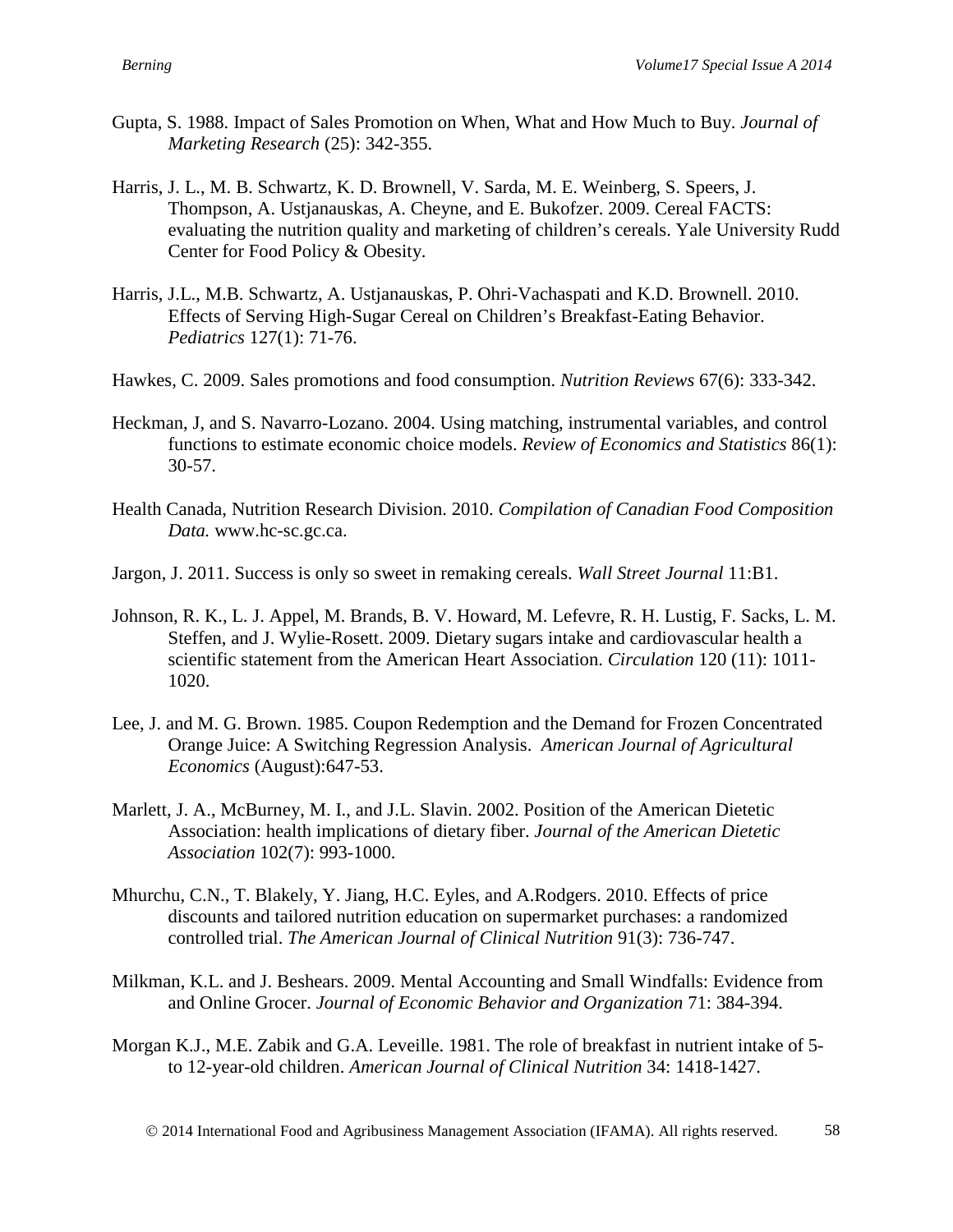- NCH Marketing Services, Inc. 2013. CPG Coupons: US Market Analysis. 2013 Annual NCH Coupon Facts.
- Neslin, S., C. Henderson, and J. Quelch. 1985. Consumer Promotions and the Acceleration of Product Purchases. *Marketing Science* 4(2):147-165.
- Noakes, M., J. B. Keogh, P. R. Foster, and P.M. Clifton. 2005. Effect of an energy-restricted, high-protein, low-fat diet relative to a conventional high-carbohydrate, low-fat diet on weight loss, body composition, nutritional status, and markers of cardiovascular health in obese women. *The American Journal of Clinical Nutrition* 81(6): 1298-1306.
- Nicklas T.A., C. O'Neil and L. Myers. 2004. The importance of breakfast consumption to nutrition of children, adolescents, and young adults. *Nutrition Today* 39:30-39.
- Sacks, F. M., L. P. Svetkey, W. M. Vollmer, L. J. Appel, G. A. Bray, D. Harsha, E. Obarzanek et al. 2001. Effects on Blood Pressure of Reduced Dietary Sodium and the Dietary Approaches to Stop Hypertension (DASH) Diet. *New England Journal of Medicine* 344  $(1)$ : 3-10.
- Schwartz, M. B., C. Ross, J.L. Harris, D.H. Jernigan, M. Siegel, J. Ostroff, and K.D. Brownell. 2010. Breakfast cereal industry pledges to self-regulate advertising to youth: Will they improve the marketing landscape? *Journal of Public Health Policy* 31(1): 59-73.
- Schwartz M.B., L.R.Vartanian, C.M.Wharton and K.D. Brownell. 2008. Examining the Nutritional Quality of Breakfast Cereals Marketed to Children. *Journal of the American Dietetic Association.* 108:702-705.
- Smith, A.P. 1999. Breakfast Cereal Consumption and Subjective Reports of Health. *International Journal of Food Sciences and Nutrition* 50: 445-449.
- U.S. Department of Agriculture, Agricultural Research Service. 2006. USDA National Nutrient Database for Standard Reference, Release 19. Nutrient Data Laboratory. Online: http://www.ars.usda.gov/ba/bhnrc/ndl.
- U.S. Department of Agriculture, Agricultural Research Service. 2007. USDA National Nutrient Database for Standard Reference, Release 20. Nutrient Data Laboratory. Online: http://www.ars.usda.gov/ba/bhnrc/ndl.
- U.S. Department of Agriculture, Agricultural Research Service. 2008. USDA National Nutrient Database for Standard Reference, Release 21. Nutrient Data Laboratory. Online: http://www.ars.usda.gov/ba/bhnrc/ndl.
- Vella, F. 1993. A Simple Estimator for Simultaneous Models with Censored Endogenous Regressors. *International Economic Review* 34(2): 441-457.